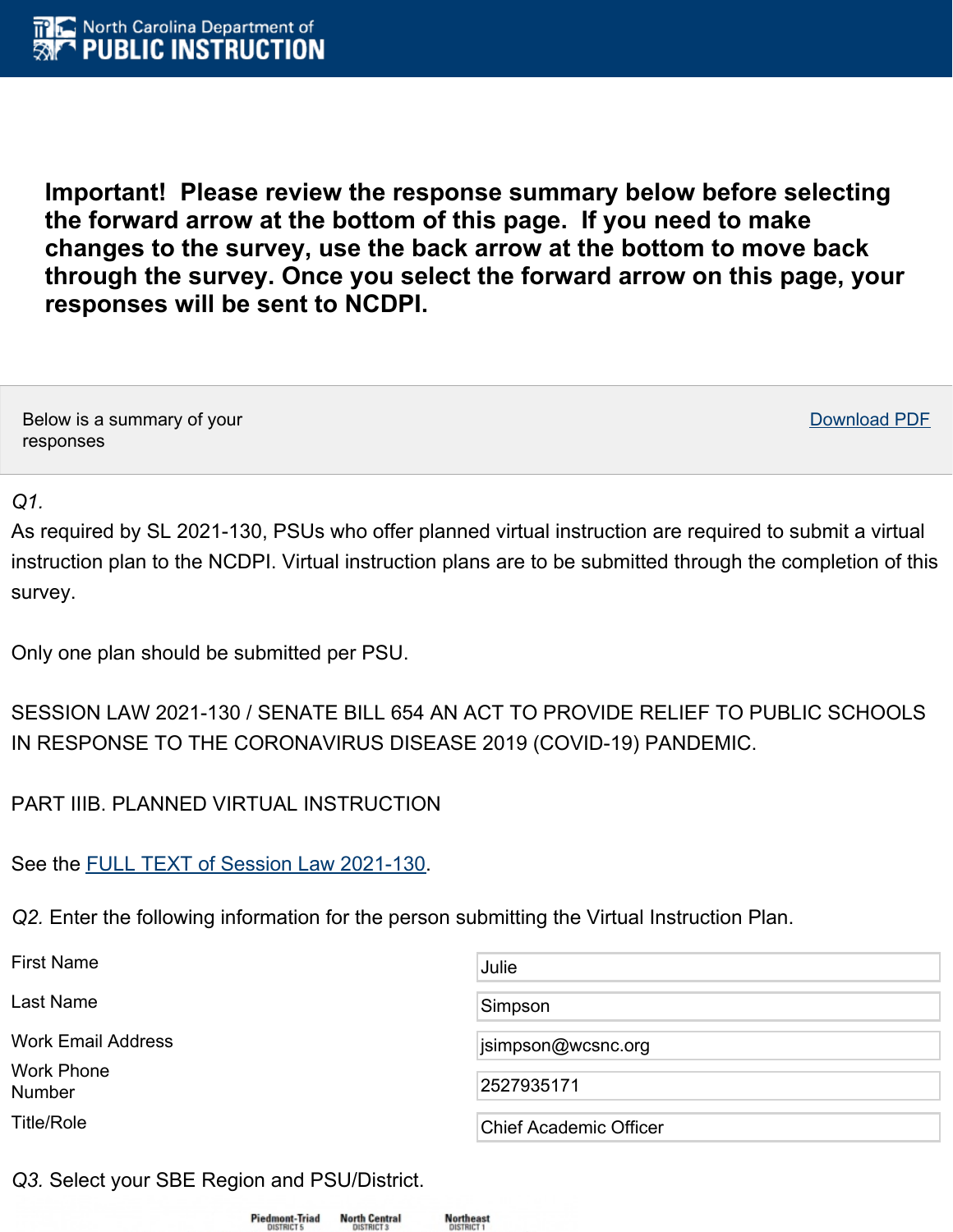

*Q4.* Does your PSU wish to utilize virtual instruction pursuant to SL 2021-130 in the 2021-22 school year?



*Q5.* SECTION 3B.(b) The virtual instruction plan required by subsection (a) of this section shall include the following:

(1) The range of grades for which virtual instruction will be offered. The plan should note throughout the differences in delivery of virtual instruction for elementary, middle, and high school students.

*Q6.* Grades for which virtual instruction will be offered.



*Q7.* SECTION 3B.(b) The virtual instruction plan required by subsection (a) of this section shall include the following:

(2) The types of virtual instruction that will be made available, including whether virtual instruction will be full-time or blended instruction.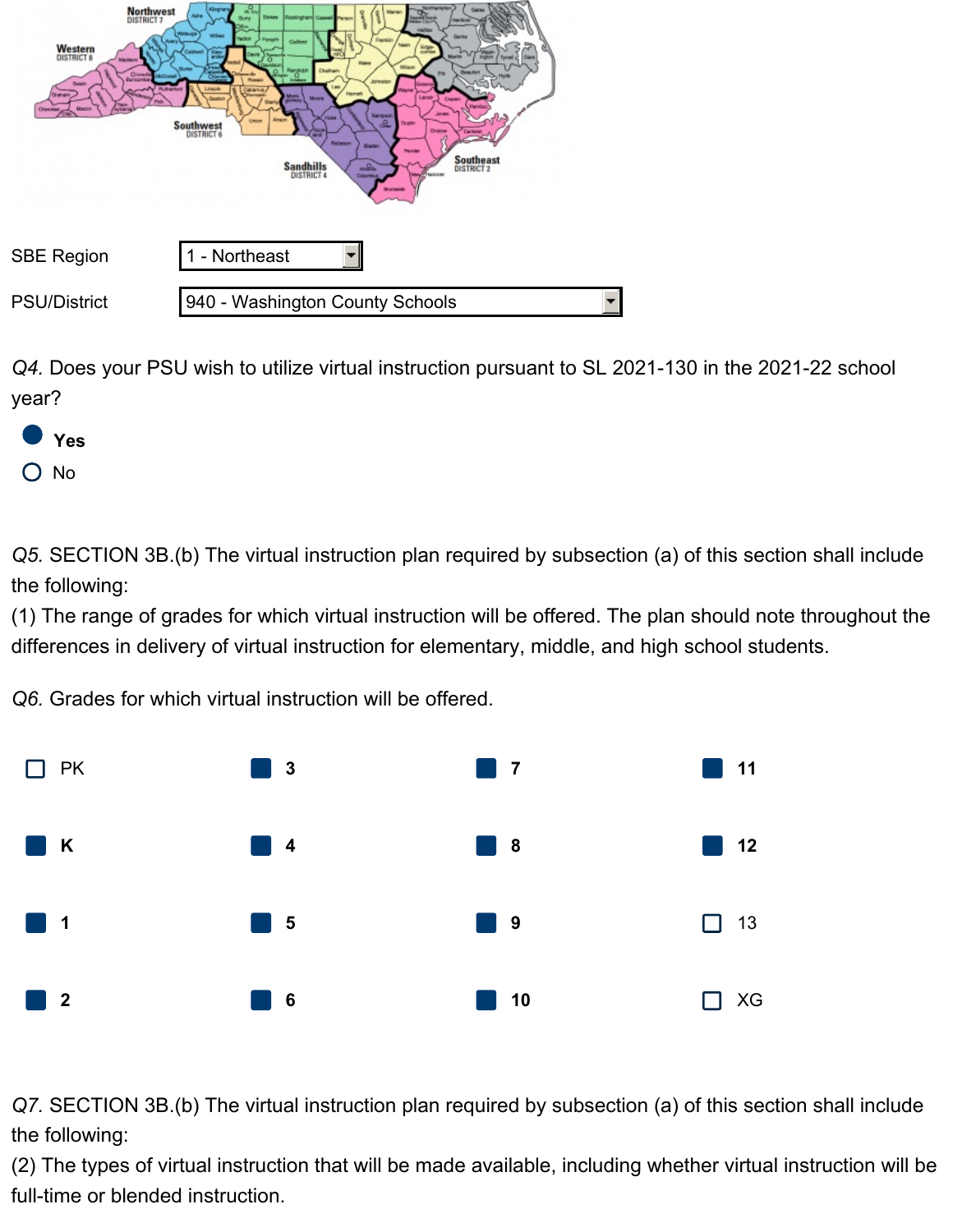*Q8.* Provide definitions of terms related to virtual instruction, as will be defined within the PSU. For example, define the term "virtual academy" as it will be described to stakeholders in the PSU.

Students will have the option of virtual learning. Virtual learning will be defined as receiving instruction daily in either a synchronous or asynchronous format. Students will still be enrolled in their home school and will receive attendance based on their logins (synchronously) or completed work (asynchronously). Full-time Virtual- A full time teacher (Edmentum/NCVPS) is assigned to provide instruction and monitor student's learning. The teacher provides grades and directly contacts parents with work, attendance, and academic concerns. Students will still be required to come to the building to take state mandated benchmarks and assessments. Full-time / Blended- A WCS Teacher is assigned to provide asynchronous instruction and monitor student's learning. The teacher will hold office hours outside of the school day to meet with parents and students. The teacher provides grades and directly contacts parents with work, attendance, and academic concerns. Students will be required to attend two one and a half hour face to face sessions each month for SEL lessons and progress monitoring. Students will also be required to come to the building to take state-mandated benchmarks and assessments. These assessments may be during the school day.

### *Q9.* Type(s) of virtual instruction to be offered

|            | Full-Time Only | <b>Blended Only</b> | Full-time/Blended | Not Offered |
|------------|----------------|---------------------|-------------------|-------------|
| Elementary |                |                     |                   |             |
| Middle     |                |                     |                   |             |
| High       |                |                     |                   |             |

*Q10.* SECTION 3B.(b) The virtual instruction plan required by subsection (a) of this section shall include the following:

(3) Whether the virtual instruction will be offered through a (i) school whose primary means of instruction is virtual instruction, (ii) school within a school, or (iii) customized offering unique to specific students.

*Q11.* Virtual instruction environment structure:

- Separate school: virtual school with and EDDIE-assigned school number
- School within a school: virtual program offered by an individual school
- District virtual program: student remains enrolled in assigned school but participates in district virtual program
- Customized: offering unique to specific students

|            | Separate<br>school | School within<br>a school | District virtual<br>program | Customized | Not offered |
|------------|--------------------|---------------------------|-----------------------------|------------|-------------|
| Elementary |                    |                           |                             |            |             |
| Middle     |                    |                           |                             |            |             |
| High       |                    |                           |                             |            |             |

*Q12.* SECTION 3B.(b) The virtual instruction plan required by subsection (a) of this section shall include the following:

(4) The estimated numbers of students to be served with virtual instruction.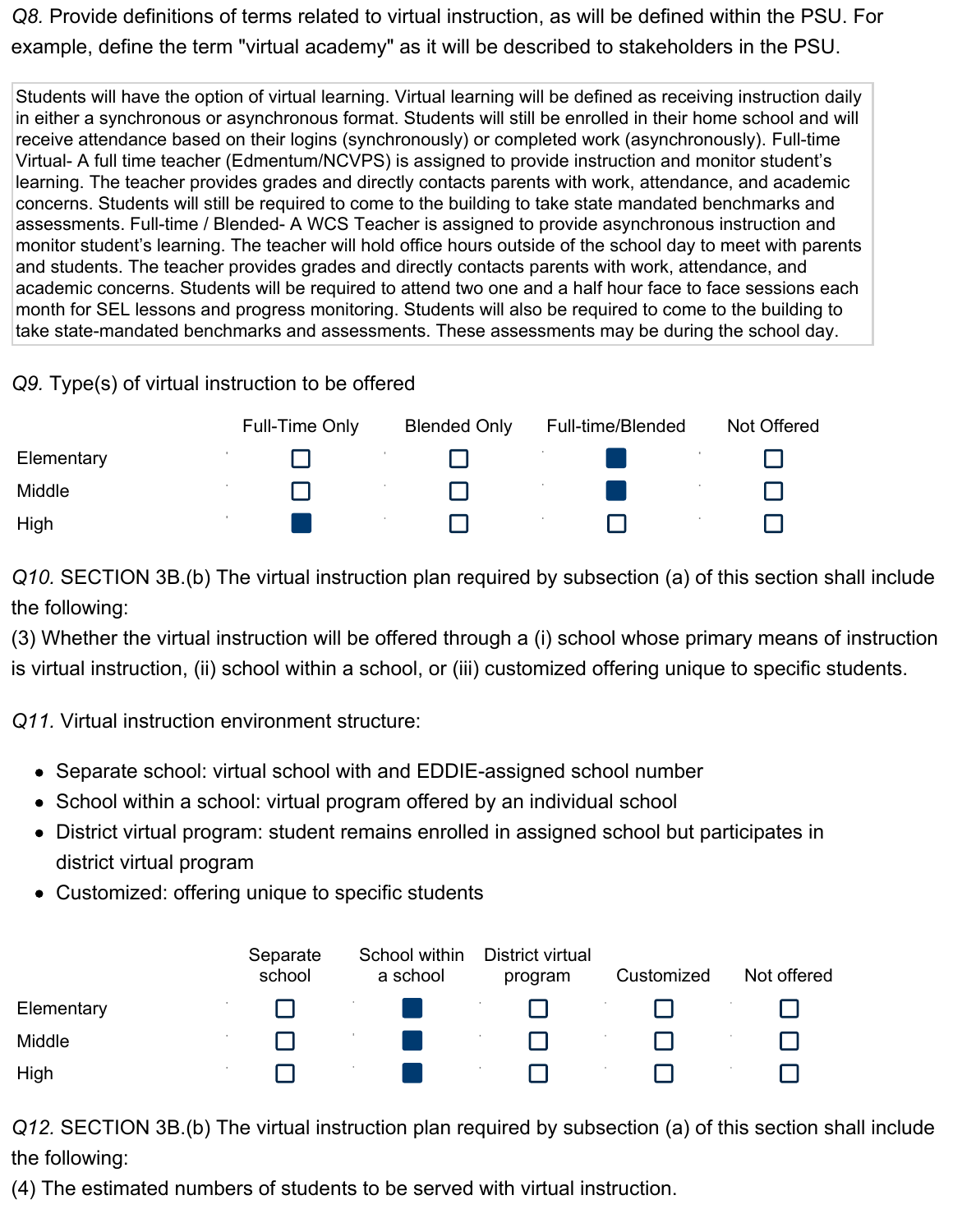*Q13.* Estimated number of students to be served with virtual instruction. (If no students will be served, please type "0.")

| PK                      | $\overline{\mathbf{0}}$ |
|-------------------------|-------------------------|
| $\sf K$                 | 10                      |
| $\mathbf 1$             | 10                      |
| $\overline{2}$          | 10                      |
| $\mathfrak{S}$          | 10                      |
| $\overline{\mathbf{4}}$ | 10                      |
| $\sqrt{5}$              | 10                      |
| $\,6\,$                 | 10                      |
| $\boldsymbol{7}$        | 10                      |
| $\bf 8$                 | 10                      |
| $\boldsymbol{9}$        | 10                      |
| $10$                    | 10                      |
| 11                      | 10                      |
| 12                      | 10                      |
| 13                      | $\overline{0}$          |
| XG                      | $\pmb{0}$               |

*Q14.* SECTION 3B.(b) The virtual instruction plan required by subsection (a) of this section shall include the following:

(5) A means for identifying students participating in virtual instruction that will allow assessment of that subgroup's performance and EVAAS scores for students receiving virtual instruction in a school that does not exclusively provide virtual instruction.

# *Q15.*

Describe the means for identifying students who will be participating in virtual instruction that will allow assessment of that subgroup's performance and EVAAS scores, for students receiving virtual instruction in a school that does not exclusively provide virtual instruction.

Parent Request The student has a medical condition or has a family member that has a medical condition that puts them at higher risk of COVID-19. All students will be rostered to their assigned virtual teacher in PS. This teacher will be the teacher of record for the student from the start of the virtual program till the end of the year unless the student moves back to face-to-face learning at the semester change. NCVPS Teachers Students will stay on the teacher's classroom roster but will be claimed by the NCVPS teacher.

*Q16.* SECTION 3B.(b) The virtual instruction plan required by subsection (a) of this section shall include the following: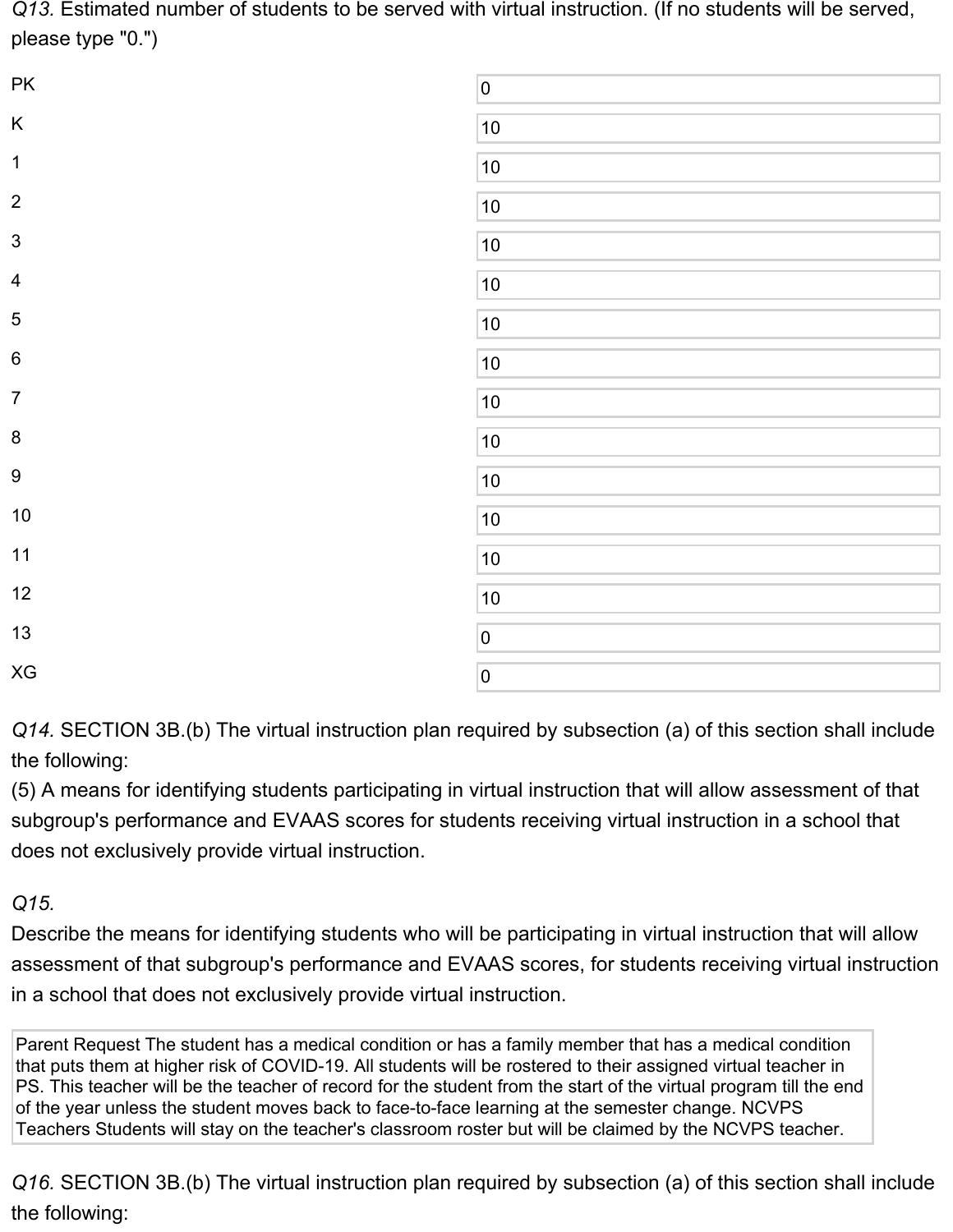(6) Participation requirements, including student eligibility and agreements for participation from students and parents.

*Q17.* Describe the requirements for participation in virtual instruction. In the description, address

- Student eligibility
- Student agreement
- Parent agreement

**Elementary** 

Student eligibility Student has or family member that lives in the home has a medical condition that puts them at a higher risk of COVID-19 Student has access to highspeed internet Student has family support in the home during school hours to complete learning (a)synchronously. Student agreement Student must login in daily Student will complete all work by the due date Student will come to school for all scheduled testing dates If a student becomes unsuccessful in the online format in regards to login in, completing assignments, or showing mastery of work the student will transition back into the face-to-face setting. Student will practice academic integrity and honesty. Student will demonstrate positive digital citizenship by: Protecting private information from unauthorized online applications; Respecting yourself and others in your words and actions while engaging in online discussions; Respecting copyright and the intellectual property of others. Upholding safe internet practices and maintaining WCS property. Student checks in with the virtual teacher via office hours at least 2 times a month. Student will attend two face-to-face sessions a month. Student will respond to teacher messages/emails as needed. Parent/ Guardian agreement Parent/ Guardian will ensure that student has access during school hours to high-speed internet Parent/ Guardian will ensure that there is an adult present with the student during school hours to assist with technology, platform, or other issues that may arise during the instructional day. Parent/ Guardian will provide a learning space for students. Parent/ Guardian will arrange transportation for all face-to-face sessions, which could include progress monitoring, benchmarks, state-mandated testing, etc. Parent/ Guardian will check email, PowerSchool, ConnectEd messages, and other communication platforms for updates from the district, administration, or teachers. Parent/ Guardian will monitor and maintain academic integrity. Parent/ Guardian will assume responsibility for student's school attendance as required by board policy.

Student eligibility Student has or family member that lives in the home has a medical condition that puts them at a higher risk of COVID-19 Student has access to highspeed internet Student has family support in the home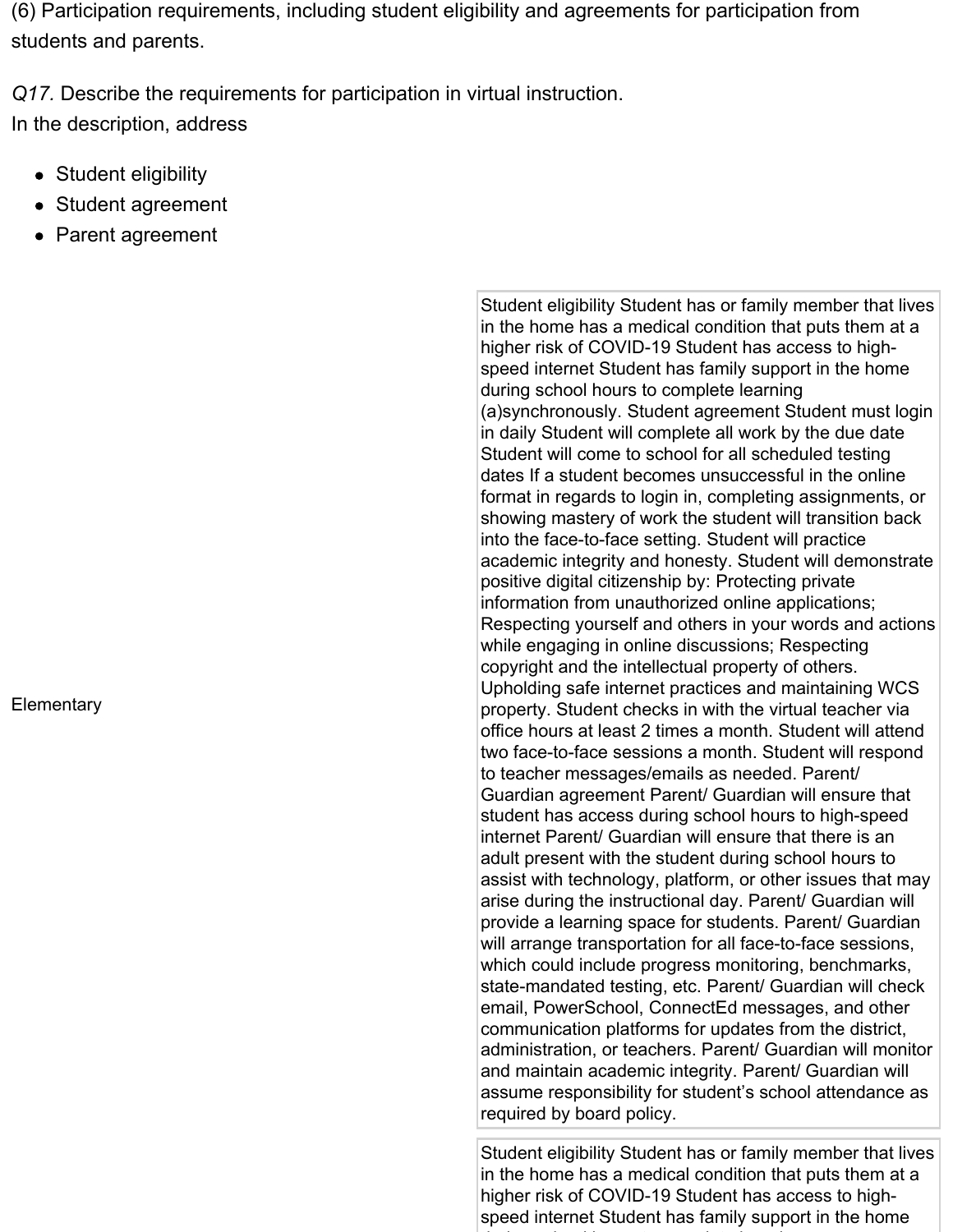Mid dle

during school hours to complete learning (a) synchronously. Student agreement Student must login in daily Student will complete all work by the due date Student will come to school for all scheduled testing dates If a student becomes unsuccessful in the online format in regards to login in, completing assignments, or showing mastery of work the student will transition back into the face to face setting. If WCS Teacher Student checks in with the virtual teacher via office hours at least 2 times a month. Student will attend two face-to-face sessions a month. Student will respond to teacher/school messages/emails as needed. Student will practice academic integrity and honesty. Student will demonstrate positive digital citizenship by: Protecting private information from unauthorized online applications; Respecting yourself and others in your words and actions while engaging in online discussions; Respecting copyright and the intellectual property of others. Upholding safe internet practices and maintaining WCS property. Parent/ Guardian agreement Parent/ Guardian will ensure that student has access during school hours to high-speed internet Parent/ Guardian will ensure that there is an adult present with the student during school hours to assist with technology, platform, or other issues that may arise during the instructional day. Parent/ Guardian will provide a learning space for students. Parent/ Guardian will arrange transportation for all face to-face sessions, which could include benchmarks, state mandated testing, etc.. Parent/ Guardian will check email, PowerSchool, ConnectEd messages, and other communication platforms for updates from the district, administration, or teachers. Parent/ Guardian will monitor and maintain academic integrity. Parent/ Guardian will assume responsibility for student's school attendance as required by board policy.

Student eligibility Student has or family member that lives<br>in the home has a medical condition that puts the member<br>in the home has a medical condition that puts them a<br>tigher risk of COVID-19 Student has access to high-<br> discussions; Respecting copyright and the intellectual property of others. Upholding safe internet practices and maintaining WCS property. Parent/ Guardian agreement Parent/ Guardian will ensure that student has access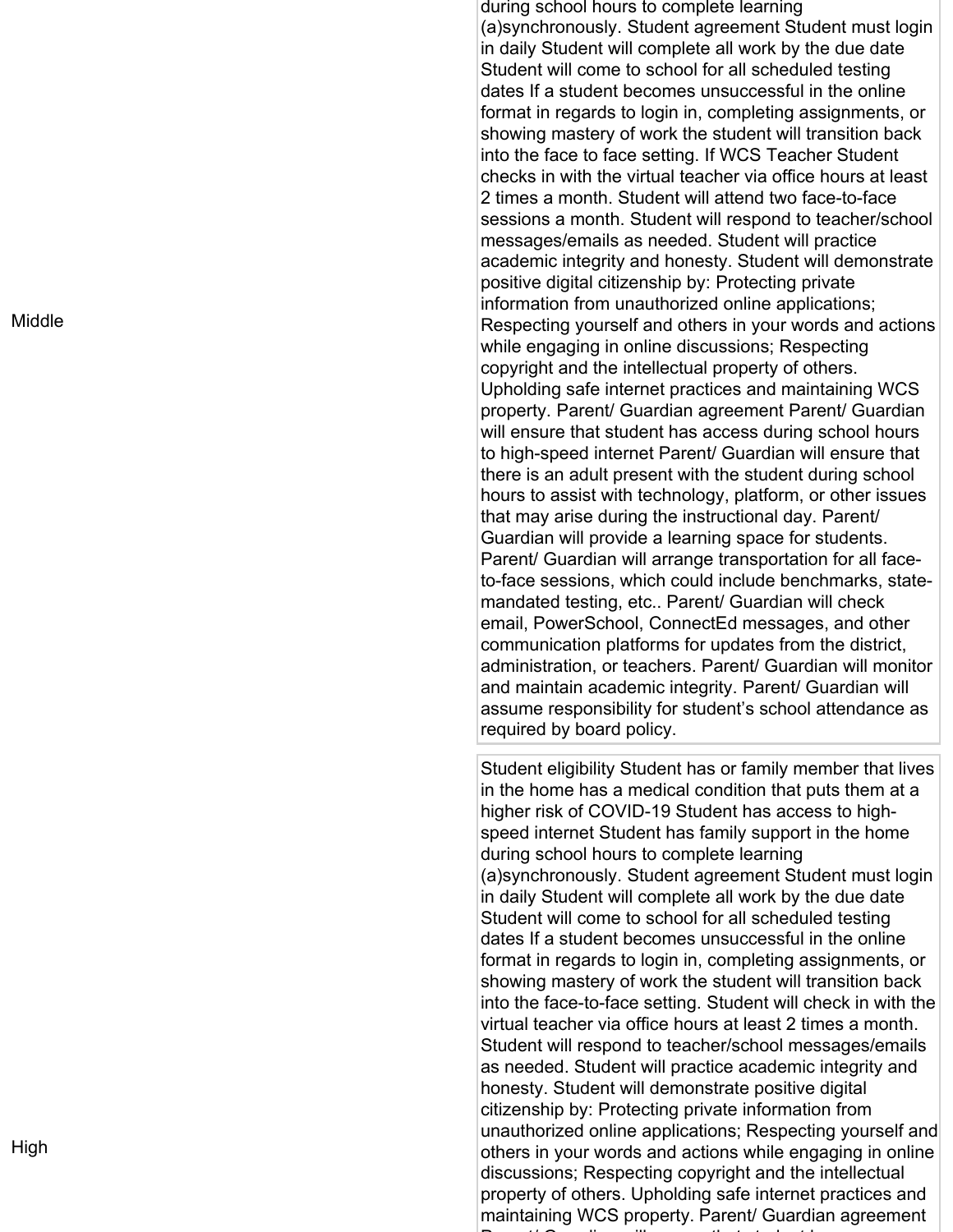Parent/ Guardian will ensure that student has access during school hours to high-speed internet Parent/ Guardian will communicate with the teacher/ school regularly to monitor student's performance and share any issues regarding technology, learning platforms, or academics that may arise. Parent/ Guardian will check email, PowerSchool, ConnectEd messages, and other communication platforms for updates from the district, administration, or teachers. Parent/ Guardian will provide a learning space for students. Parent/ Guardian will arrange transportation for all face-to-face sessions, which could include benchmarks, state-mandated testing, etc. Parent/ Guardian will monitor and maintain academic integrity. Parent/ Guardian will assume responsibility for student's school attendance as required by board policy.

*Q18.*

Upload any supporting documentation for participation requirements.

Documents must comply with copyright laws and any parental media permissions. When uploading more than one file, compress/zip them together into one compressed file. Files larger than 100MB cannot be uploaded. Compress/zip to decrease the size.

#### Drop files or click here to upload

*Q19.* SECTION 3B.(b) The virtual instruction plan required by subsection (a) of this section shall include the following:

(7) The methods by which enrollment, daily attendance, course credit accrual, progress toward graduation, and course completion will be monitored for students receiving virtual instruction.

*Q20.* Select your PSU's protocols for determining attendance during virtual instruction. Select all that apply.

- Checking-in via two-way communication with appropriate teacher(s)
- $\Box$  Completing/submitting assignments offline
	- **Completing/submitting assignments online**
- $\Box$  Joining synchronous virtual class
- $\Box$  Signing-in via a digital attendance collection form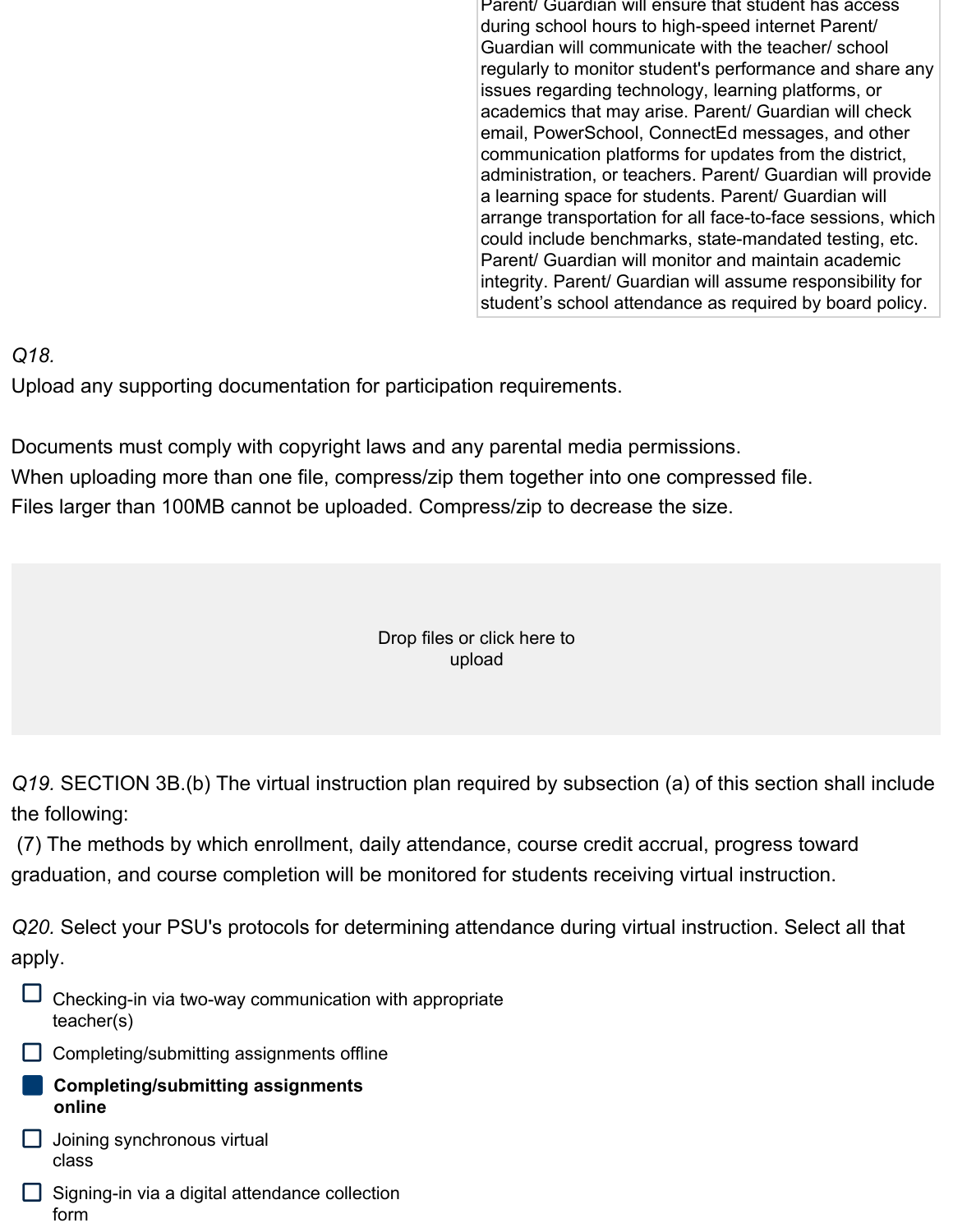*Q21.* How many days will students have to turn in assignments in order to be counted as present in virtual instruction?

|                         |                | <b>PK</b> |         | $K-2$  |                       | $3-5$  |          | $6-8$        |                       | $9 - 13$ |              | XG |
|-------------------------|----------------|-----------|---------|--------|-----------------------|--------|----------|--------------|-----------------------|----------|--------------|----|
| $\mathbf 1$<br>Day      | $\sim$         | $\Box$    | $\,$    | $\Box$ | $\boldsymbol{\alpha}$ |        | $\alpha$ | $\Box$       | ×,                    |          | $\,$         | П  |
| $\overline{2}$<br>Days  | $\mathbf{H}$ . | П         |         | П      | ٠                     | ┓      | $\alpha$ | П            | $\alpha$              |          | $\,$         |    |
| $\mathbf{3}$<br>Days    | $\mathbf{H}$ . | П         | $\,$    | П      | $\alpha$              | ┓      | $\alpha$ | П            | $\alpha$              |          | л.           | H  |
| $\overline{4}$<br>Days  |                |           |         | П      |                       | $\Box$ |          | $\mathsf{L}$ |                       |          |              |    |
| $5\phantom{.0}$<br>Days | $\mathbf{H}$ . |           | $\cdot$ |        | $\alpha$              |        | $\alpha$ |              | $\alpha$              |          | $\mathbf{r}$ |    |
| $6 - 10$<br>Days        | $\mathbf{H}$ . |           | $\cdot$ | П      | $\mathcal{I}$         | ┓      | $\alpha$ | П            | $\boldsymbol{\theta}$ |          | $\sim$       | П  |
| Other<br>(specify)      | $\mathbf{u}$ . |           | $\,$    | П      | $\sim$                | ┓      | $\sim$   | П            | $\alpha$              |          | $\sim$       | H  |

*Q22.* What will be your PSU's process for validating attendance data monthly? Select all that apply.

District level validation

School level validation

#### **Other (specify)**

both- Data managers will check to make sure the teachers with the virtual students have completed attendance on Monday for the week before. The PS Coordinator will ensure that all attendance is completed at the end of every month.

*Q23.* How will virtual instruction attendance protocols be communicated to families? Select all that apply.

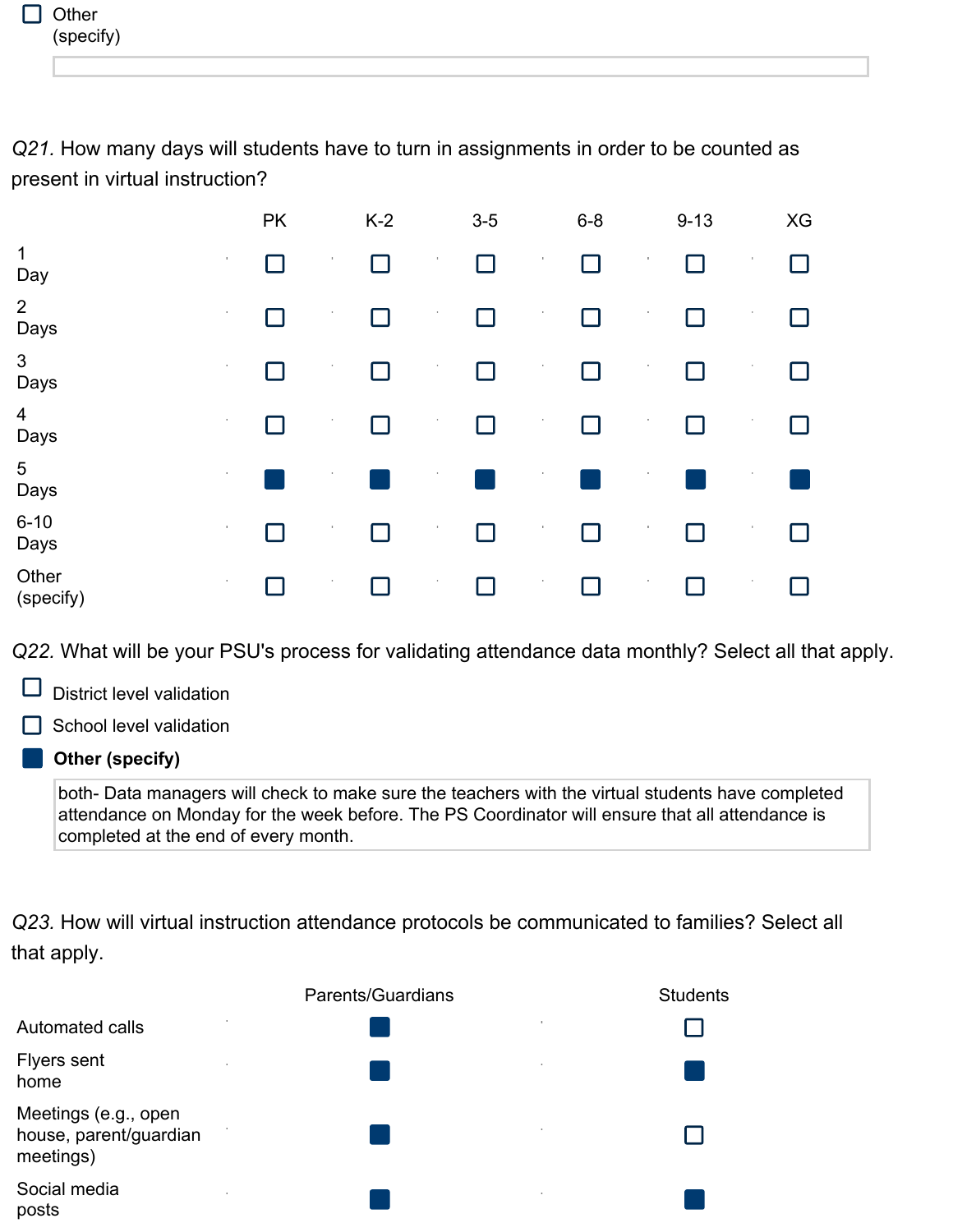| <b>Student</b><br>handbooks                       | Parents/Guardians<br>$\alpha$ . | <b>Students</b><br>$\sim$ |
|---------------------------------------------------|---------------------------------|---------------------------|
| Text messaging<br>system                          | $\sim$                          | $\alpha$                  |
| Websites (e.g., teacher,<br>school, district/PSU) |                                 | 10                        |
| Other<br>(specify)                                | $\sim$                          | 10                        |

*Q24.* Reporting system to be used for tracking and reporting attendance during virtual instruction.

| PowerSchool                                 |
|---------------------------------------------|
| Other<br>$\overline{\phantom{a}}$ (specify) |
|                                             |

*Q25.* Who will be responsible for entering attendance data into for students? Select all that apply.

| Data managers       |
|---------------------|
| Office<br>personnel |
| <b>Teachers</b>     |
| Other<br>(specify)  |
|                     |

*Q26.* For students receiving virtual instruction, explain the methods that will be used to monitor the following

| <b>Course Completion</b>             | Weekly assignments, progress reports, report cards,<br>district benchmarks, monitor student's progress through<br>our digital platforms |  |  |  |  |
|--------------------------------------|-----------------------------------------------------------------------------------------------------------------------------------------|--|--|--|--|
| Enrollment                           | Powerschool                                                                                                                             |  |  |  |  |
| Measures of course credit<br>accrual | Powerschool - report card                                                                                                               |  |  |  |  |
| Progress toward graduation           | Transcript                                                                                                                              |  |  |  |  |

### *Q27.*

SECTION 3B.(b) The virtual instruction plan required by subsection (a) of this section shall include the following:

(8) Identification of the resources that will be used to facilitate virtual instruction.

*Q28.* Select the virtual conferencing platform(s) that will be used to facilitate virtual instruction. Select all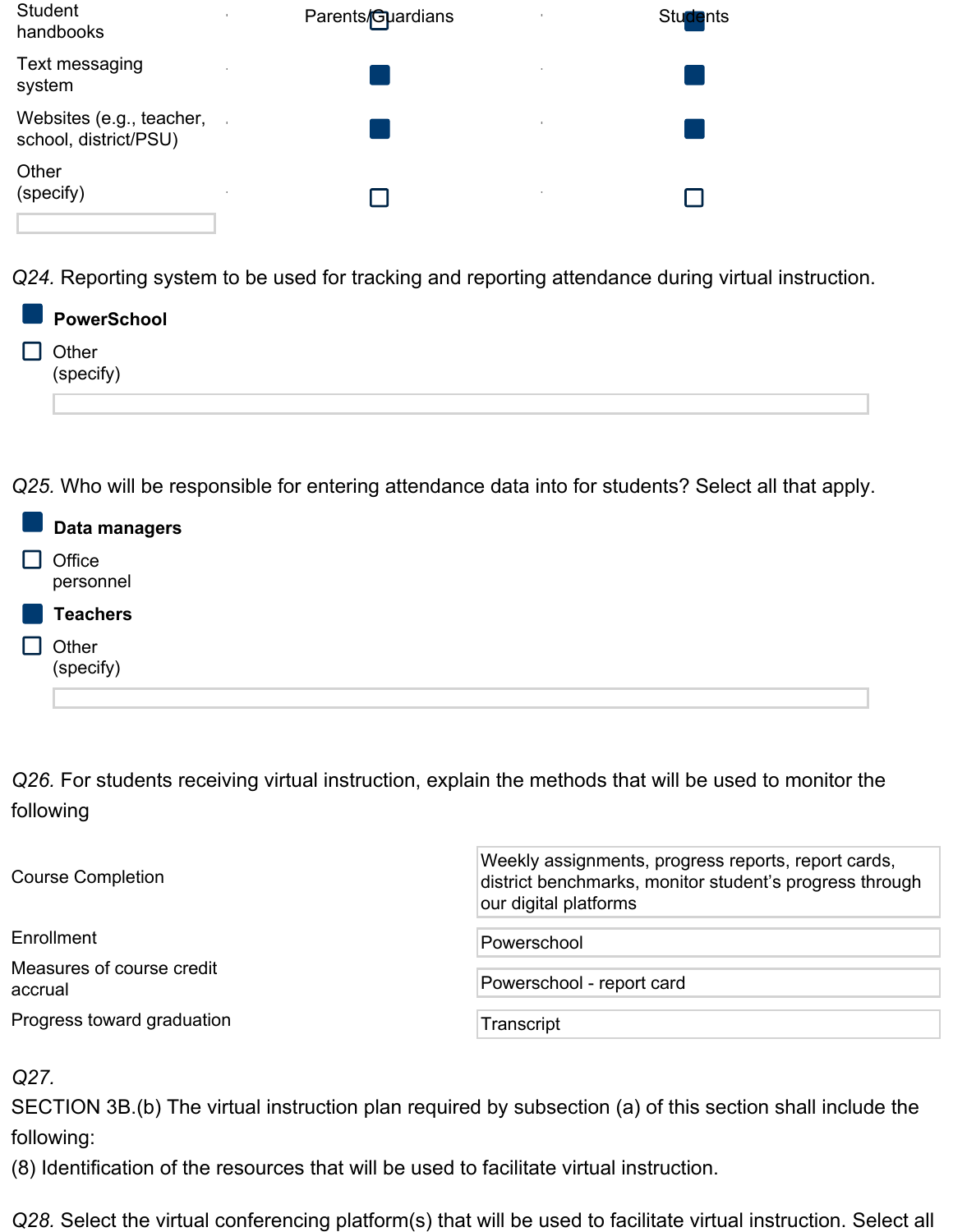that apply for any grade level. You will indicate grade levels for each selection in the next survey item.

|              | <b>Canvas Conferences</b> |
|--------------|---------------------------|
|              | Google<br><b>Meet</b>     |
| $\mathbf{I}$ | GoToMeeting               |
|              | <b>Microsoft Teams</b>    |
| ⊔            | Skype                     |
|              | WebEx                     |
|              | Zoom                      |
|              | None                      |
|              | Other<br>(specify)        |
|              |                           |

*Q29.* Indicate grade levels for each virtual conferencing platform selection.

|             |          | <b>Grade Levels</b> |       |  |         |  |         |  |          |  |    |  |
|-------------|----------|---------------------|-------|--|---------|--|---------|--|----------|--|----|--|
|             | PK       |                     | $K-2$ |  | $3 - 5$ |  | $6 - 8$ |  | $9 - 13$ |  | XG |  |
| Google Meet | <b>A</b> |                     |       |  |         |  |         |  |          |  |    |  |
| Zoom        | <b>A</b> |                     |       |  |         |  |         |  |          |  |    |  |

*Q30.* Which learning management system(s) (LMS) will your PSU provide to facilitate virtual instruction? Select all that apply for any grade levels. You will indicate grade levels for each selection in the next survey item.

| Apple<br>Classroom | <b>Microsoft Teams</b>  |
|--------------------|-------------------------|
| <b>Blackboard</b>  | Moodle                  |
| <b>Canvas</b>      | Powerschool<br>Learning |
| Classworks         | Schoology               |
| <b>Edmentum</b>    | <b>SeeSaw</b>           |
| $Eq$ wodo          | <b>Nono</b>             |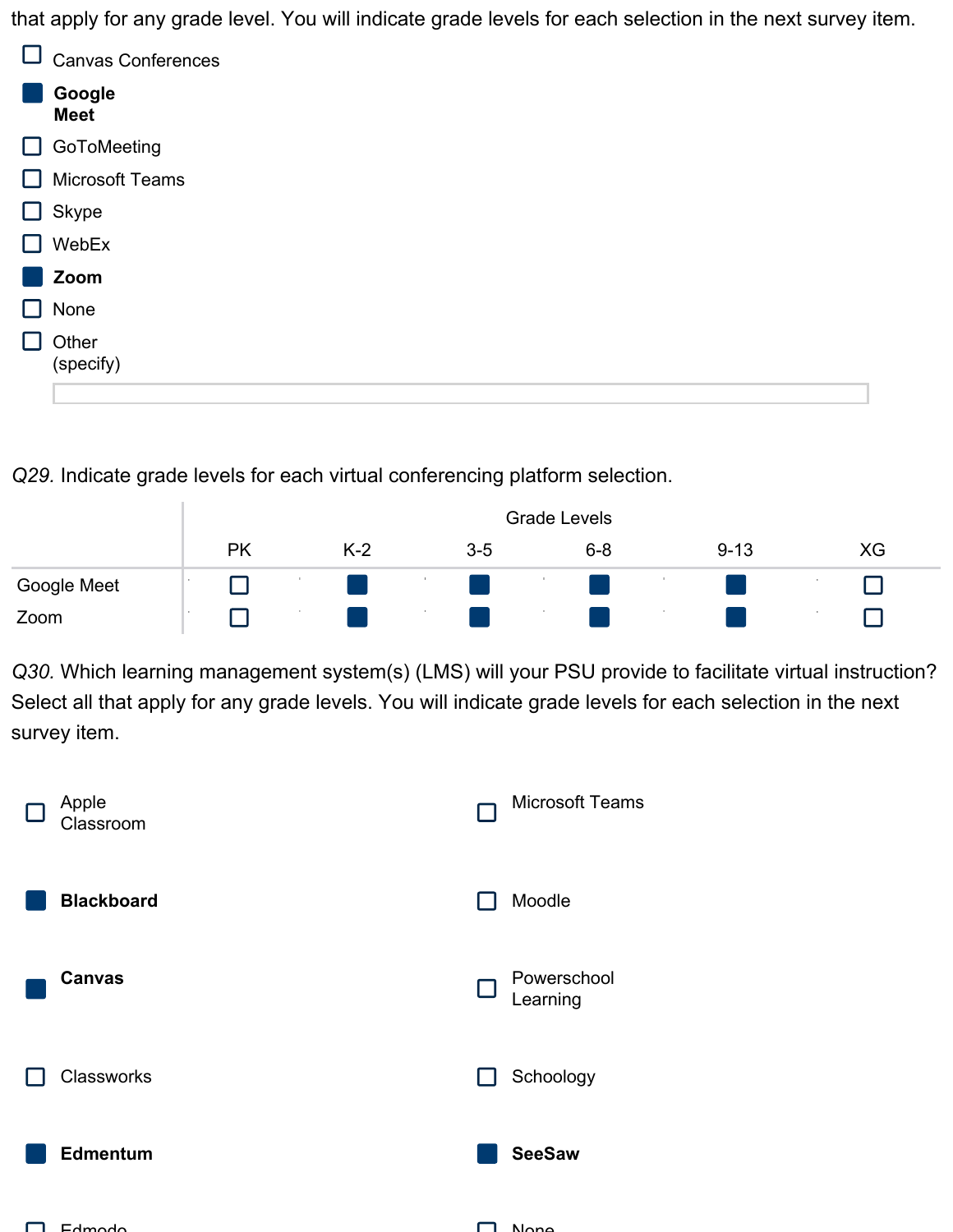| Lumouo                  | <u>ivone</u>              |
|-------------------------|---------------------------|
| <b>Google Classroom</b> | Other (please<br>specify) |
|                         |                           |

 $\Box$  Haiku

## *Q31.* Indicate grade levels for each learning management system (LMS) selection.

|                     |            |           |          |       |    |       | <b>Grade Levels</b> |       |             |          |     |    |
|---------------------|------------|-----------|----------|-------|----|-------|---------------------|-------|-------------|----------|-----|----|
|                     |            | <b>PK</b> |          | $K-2$ |    | $3-5$ |                     | $6-8$ |             | $9 - 13$ |     | XG |
| Blackboard          | <b>COL</b> |           | . .      |       | 18 |       |                     |       |             |          |     |    |
| Canvas              | - 10       |           | . .      |       |    |       |                     |       | ×.          |          |     |    |
| Edmentum            | <b>COL</b> |           | 11       |       | л. |       | п.                  |       | <b>COLL</b> |          |     |    |
| Google<br>Classroom | <b>COL</b> |           | <b>A</b> |       |    | H     | $\sim$              |       | ×.          |          |     |    |
| SeeSaw              | <b>COL</b> |           |          |       | 11 |       |                     |       | $\sim$      |          | . . |    |

*Q32.* Other than the learning management system(s) and virtual conferencing platform(s) identified in previous survey items, select all online resources that your PSU plans to utilize for virtual instruction.

| <b>ABC Mouse</b>                | <b>EPIC Academy</b> | Newsela                  |
|---------------------------------|---------------------|--------------------------|
| Achieve3000                     | Fastbridge          | <b>NWEA MAP</b>          |
| Accelerated<br>Reader           | Flocabulary         | PBS NC Learning<br>Media |
| AimsWeb<br>Plus                 | Freckle             | Peardeck                 |
| <b>American Book</b><br>Company | Geogebra            | PebbleGo                 |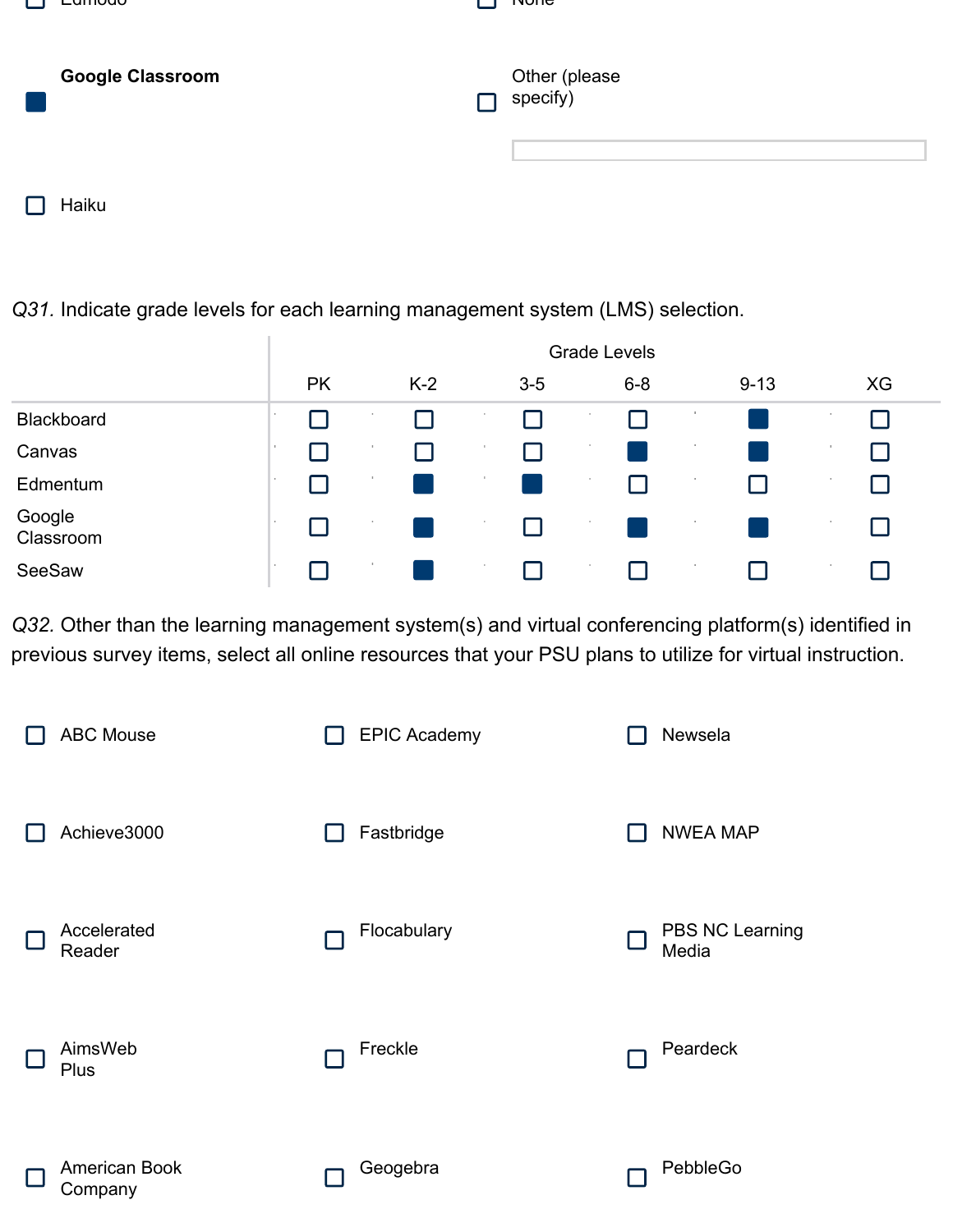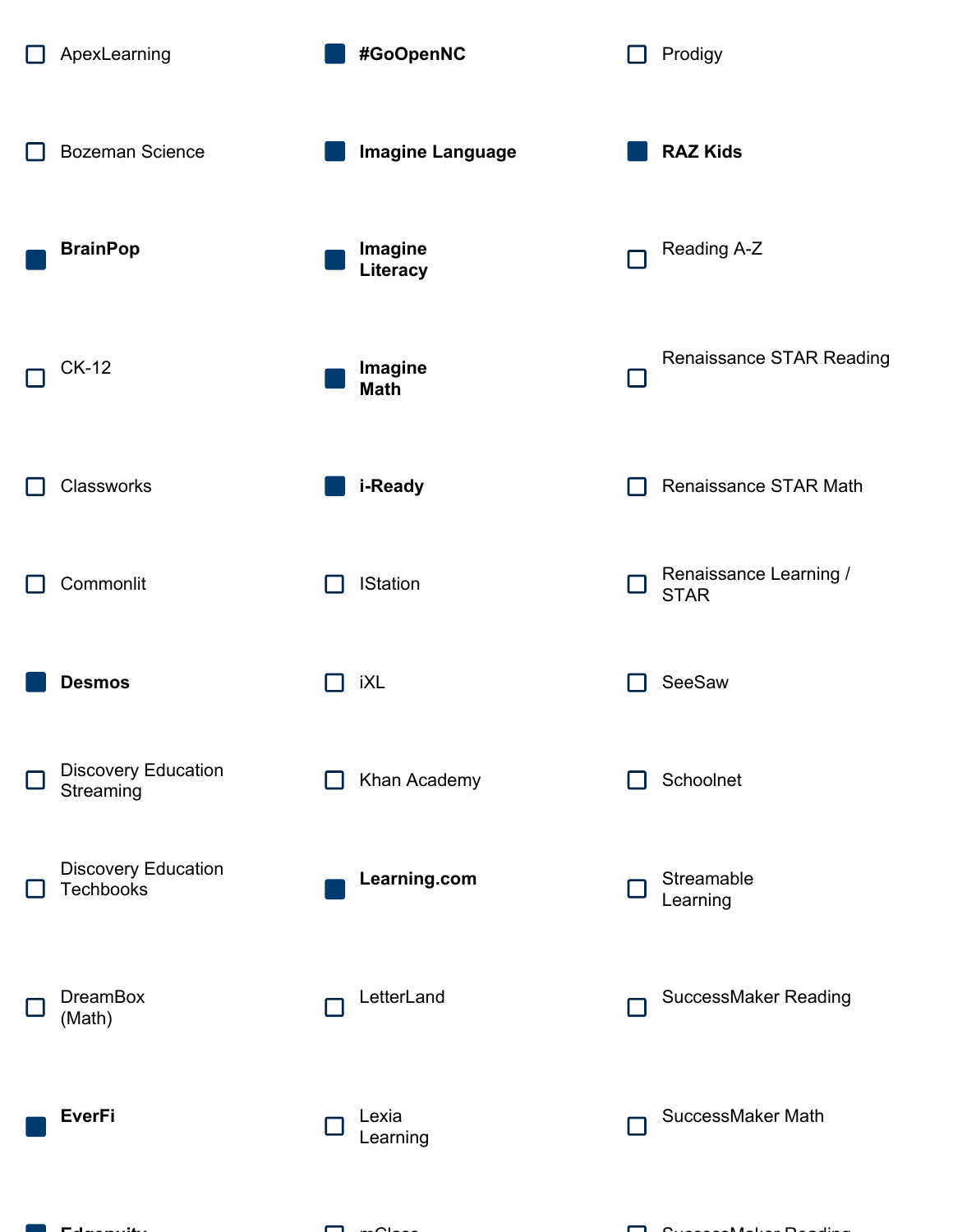| Eagenuity                                 |               | muass                                                                                | Successiviaker Reading               |
|-------------------------------------------|---------------|--------------------------------------------------------------------------------------|--------------------------------------|
| Edmentum<br>Courseware                    |               | <b>Mastery Connect</b>                                                               | <b>Ted Ed</b>                        |
| <b>Edmentum Exact Path</b>                |               | Math<br><b>Seeeds</b>                                                                | <b>Tools 4 NC</b><br><b>Teachers</b> |
| <b>Edmentum Study Island</b>              |               | MobyMax                                                                              | <b>Unique Learning</b><br>System     |
| <b>Edmentum EdOptions Academy</b>         | $\mathcal{L}$ | <b>NCWiseOwl</b>                                                                     | <b>Other (please</b><br>specify)     |
|                                           |               |                                                                                      | MackinVIA                            |
| <b>Edmentum Reading</b><br>Eggs           |               | Nearpod                                                                              | Other (please<br>specify)            |
| <b>Edmentum Calvert Learning</b><br>(PBL) |               | News2You                                                                             | Other (please<br>specify)            |
| <b>Edmentum Base Education</b><br>(SEL)   |               |                                                                                      |                                      |
|                                           |               | Q33. Select all offline resources your PSU plans to utilize for virtual instruction. |                                      |
| <b>Accessing Math Concepts</b>            |               | Fundations                                                                           | Second Step                          |
| Adopted textbook<br>resources             |               | Geodes                                                                               | <b>SPIRE Reading</b>                 |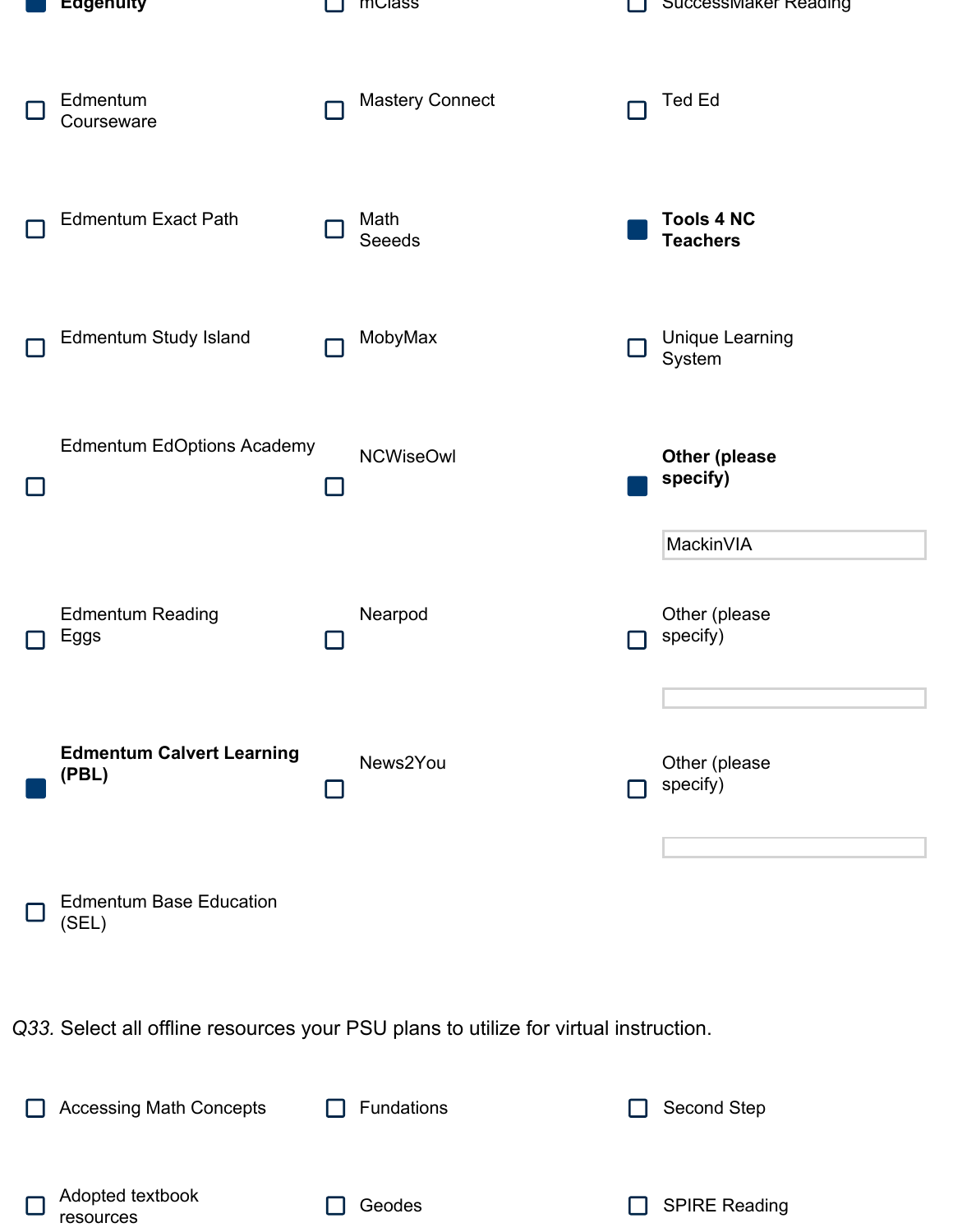

Freckle printables

*Q34.* SECTION 3B.(b) The virtual instruction plan required by subsection (a) of this section shall include the following:

(9) The methods for communication with and training opportunities for teachers, administrators, instructional support staff, parents, and students engaged in virtual instruction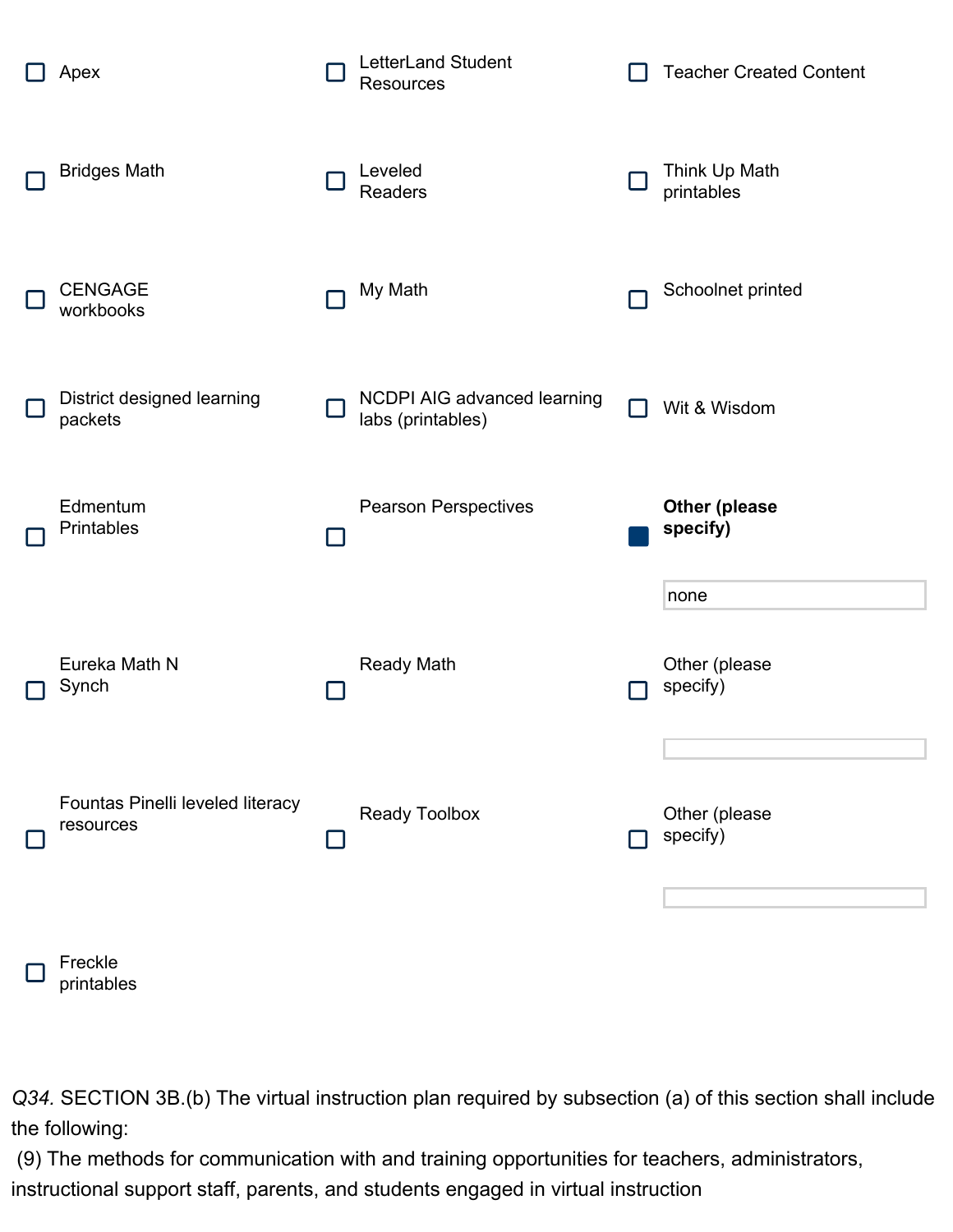*Q35.* How will your PSU communicate with staff who are engaged in virtual instruction? Select all that apply.

|                            | Administrators | <b>Teachers</b> | Instructional<br><b>Support Staff</b> |
|----------------------------|----------------|-----------------|---------------------------------------|
| Automated call to<br>staff | $\alpha$       |                 |                                       |
| Email                      | $\sim$         | ×.              | ×.                                    |
| <b>Newsletters</b>         | $\alpha$       |                 |                                       |
| Staff intranet/website     | $\sim$         | ×.              | ×.                                    |
| Staff meetings             | $\sim$         |                 |                                       |
| Other<br>(specify)         | $\alpha$       |                 |                                       |
| <b>Individual Calls</b>    |                |                 |                                       |

*Q36.* How will your PSU communicate with families engaged in virtual instruction? Select all that apply.

|                                                   | Parents/Guardians | <b>Students</b> |
|---------------------------------------------------|-------------------|-----------------|
| Automated call to<br>families                     |                   |                 |
| Email                                             |                   |                 |
| Handbook                                          |                   |                 |
| Individual phone<br>calls                         |                   |                 |
| Learning management system (LMS)<br>communication |                   |                 |
| Meetings                                          |                   |                 |
| <b>Newsletters</b>                                |                   |                 |
| Parent portal                                     |                   |                 |
| Social media<br>posts                             |                   |                 |
| Text messaging<br>service                         |                   |                 |
| Website                                           |                   |                 |
| Other<br>(specify)                                |                   |                 |

*Q37.* How will training, related to effective virtual instruction practices, be provided to staff? Select all that apply.

Administrators Teachers

Instructional Support Staff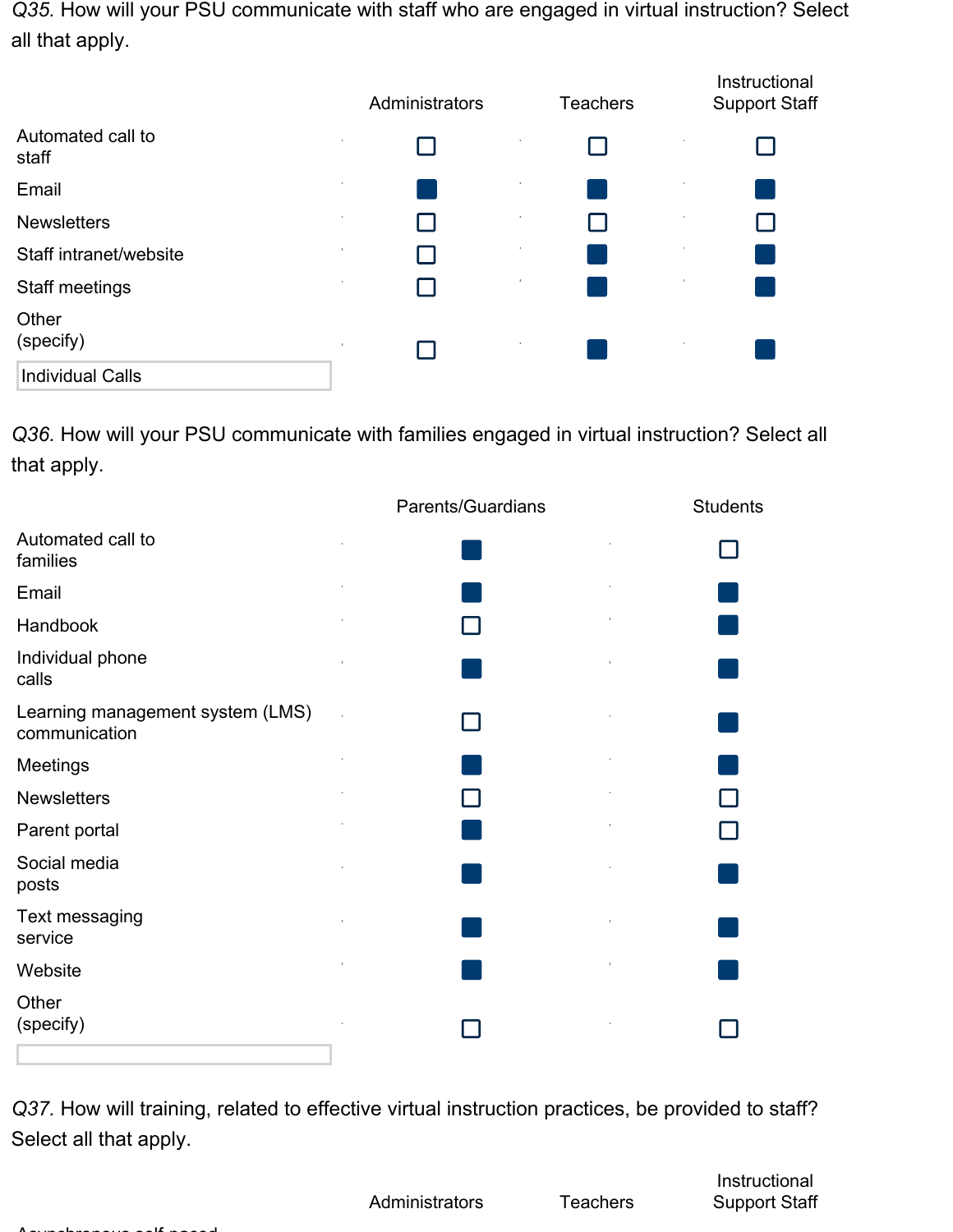| Asynchronous self-paced<br>training | Administrators | <b>Teachers</b> | Instructional<br><b>Support Staff</b> |
|-------------------------------------|----------------|-----------------|---------------------------------------|
| <b>Hybrid</b><br>training           |                |                 |                                       |
| In-person<br>training               |                |                 |                                       |
| Staff intranet/website              |                |                 |                                       |
| Synchronous virtual<br>training     |                |                 |                                       |
| Virtual staff<br>meetings           |                |                 |                                       |
| Other<br>(specify)                  |                |                 |                                       |

*Q38.* How will your PSU provide training to families on how to access and effectively use virtual instruction resources? Select all that apply.

| Parents/Guardians | <b>Students</b> |
|-------------------|-----------------|
| ٠                 |                 |
| ×                 |                 |
|                   |                 |
|                   |                 |
|                   |                 |
| ٠                 |                 |
|                   |                 |

*Q39.* Provide any additional information on how you will provide communication with and training opportunities for teachers, admin, instructional support, parents, and students on how to access and effectively use virtual instructional resources. (Optional - No more than 500 characters.)

*Q40.* SECTION 3B.(b) The virtual instruction plan required by subsection (a) of this section shall include the following:

(10) Establishment of staff roles and expectations when providing virtual instruction, including teacher accessibility.

*Q41.* What will be the roles and responsibilities of teachers during virtual instruction? Select all that apply.

| Complete administrative tasks as assigned by school |
|-----------------------------------------------------|
| administration                                      |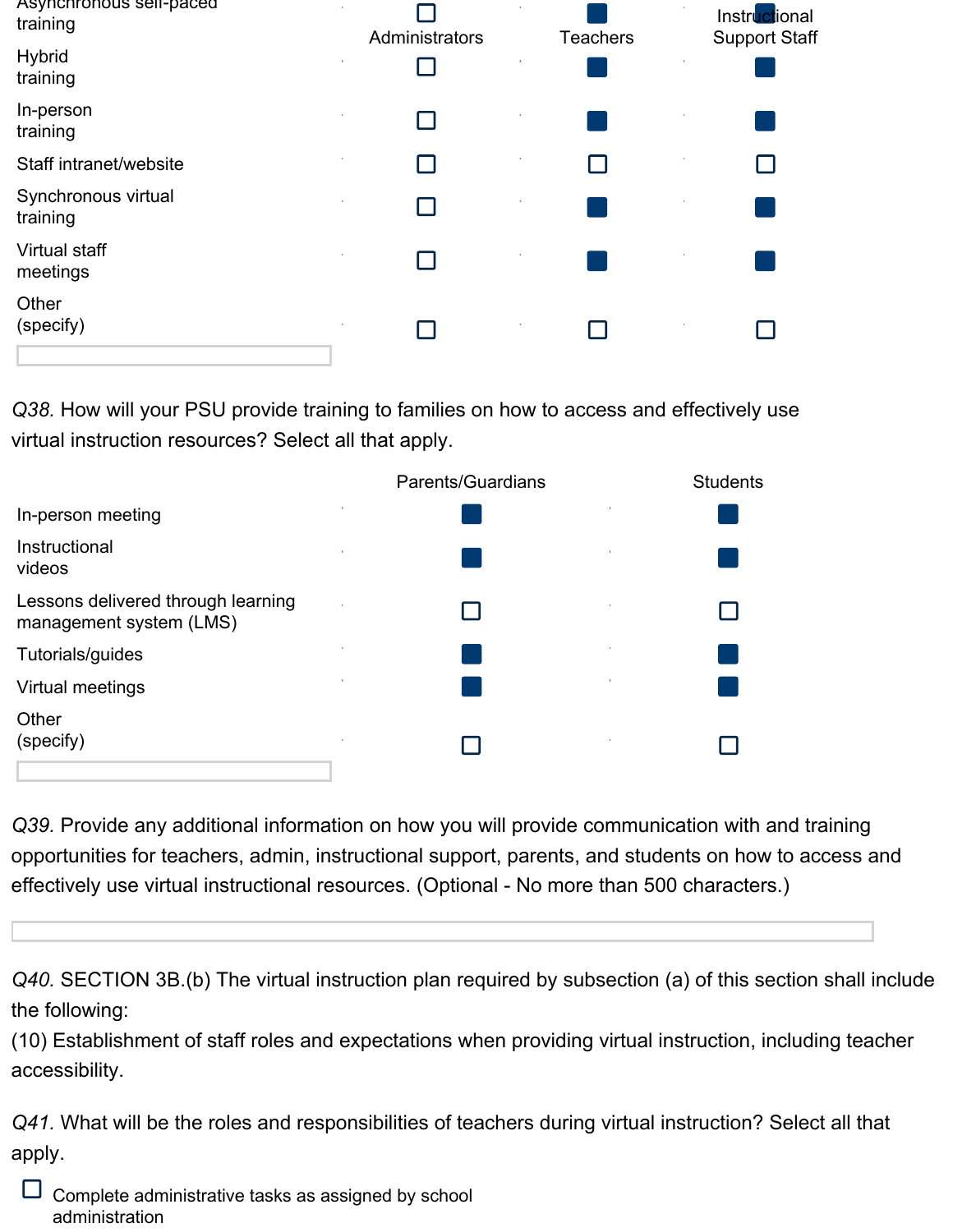| Complete administrative tasks (e.g., attendance, feedback,<br>communication)                                                                                         |
|----------------------------------------------------------------------------------------------------------------------------------------------------------------------|
| Host live synchronous classes via video<br>conference                                                                                                                |
| Host small group support sessions via live video<br>conferences                                                                                                      |
| Monitor and respond to students' questions via<br>email                                                                                                              |
| Monitor and respond to students' questions via learning management<br>system                                                                                         |
| Other (explain)                                                                                                                                                      |
| Meet face to face with students to complete progress monitoring, benchmarks, and state mandated<br>assessments                                                       |
| Q42. What will be the roles and responsibilities of noncertified staff during virtual instruction?<br>Attend and assist with live video class sessions with assigned |
| teachers                                                                                                                                                             |
| Complete administrative tasks as assigned by assigned<br>teachers                                                                                                    |
| Complete administrative tasks as assigned by school<br>administration                                                                                                |
| Host small group support sessions via live video<br>conferences                                                                                                      |
| $\Box$ Monitor and respond to students' questions via<br>email                                                                                                       |
| Monitor and respond to students' questions via learning management<br>system                                                                                         |
| Other (explain)                                                                                                                                                      |
| Assistants won't be used for virtual instruction                                                                                                                     |
| Other<br>(explain)                                                                                                                                                   |
|                                                                                                                                                                      |
| Other<br>(explain)                                                                                                                                                   |
|                                                                                                                                                                      |

*Q43.* What will be the requirements for teacher accessibility in a virtual instruction environment? Select all that apply.

> During a certain time span of working hours

hours

During all working Outside of working hours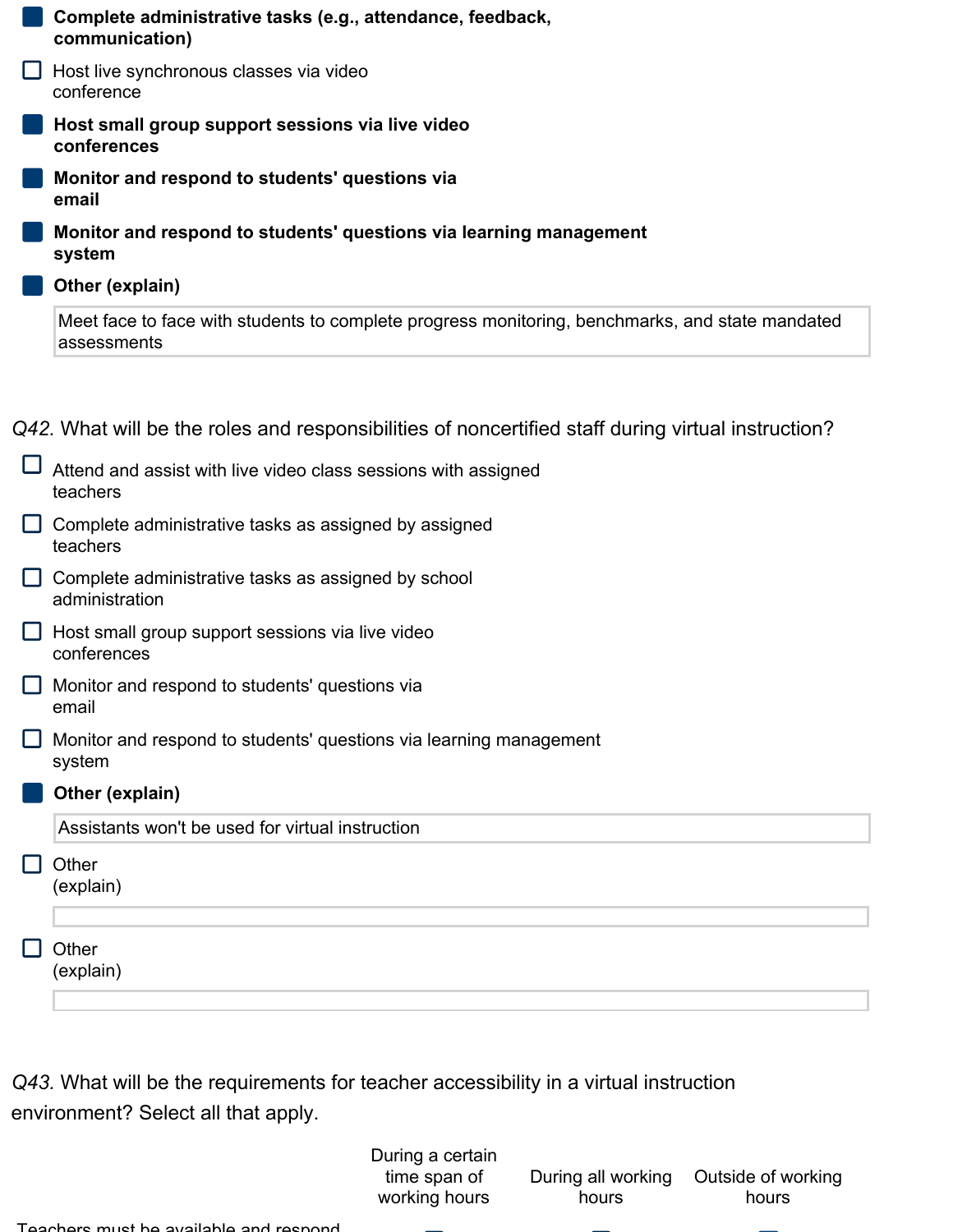| iual D <del>e avaliable</del><br>via email<br>Teachers must be available and respond<br>via learning management system                | Duringla-certain<br>time span of<br>workinghours | During all working<br>hours | Outside of working<br>hours |
|---------------------------------------------------------------------------------------------------------------------------------------|--------------------------------------------------|-----------------------------|-----------------------------|
| Teachers must be available and respond<br>via phone                                                                                   |                                                  |                             |                             |
| Teachers must hold office hours via<br>video conferencing platforms                                                                   |                                                  |                             |                             |
| Other<br>(explain)                                                                                                                    |                                                  |                             |                             |
| Teachers will be holding office hours/<br>face to face sessions for SEL lesson<br>after regular school hours for virtual<br>students. |                                                  |                             |                             |

*Q44.* Provide any additional details on how the PSU will establish staff roles and expectations for virtual instruction, including teacher workdays, teacher accessibility, and noncertified staff workdays and responsibilities. (Optional - No more than 500 characters.)

*Q45.* SECTION 3B.(b) The virtual instruction plan required by subsection (a) of this section shall include the following:

(11) The measures used to ensure that both synchronous and asynchronous virtual instruction time, practice, and application components support learning growth that continues towards mastery of the standard course of study.

*Q46.* What methods will your PSU plan to have in place to ensure that learning targets support the standard course of study during virtual instruction? Select all that apply.

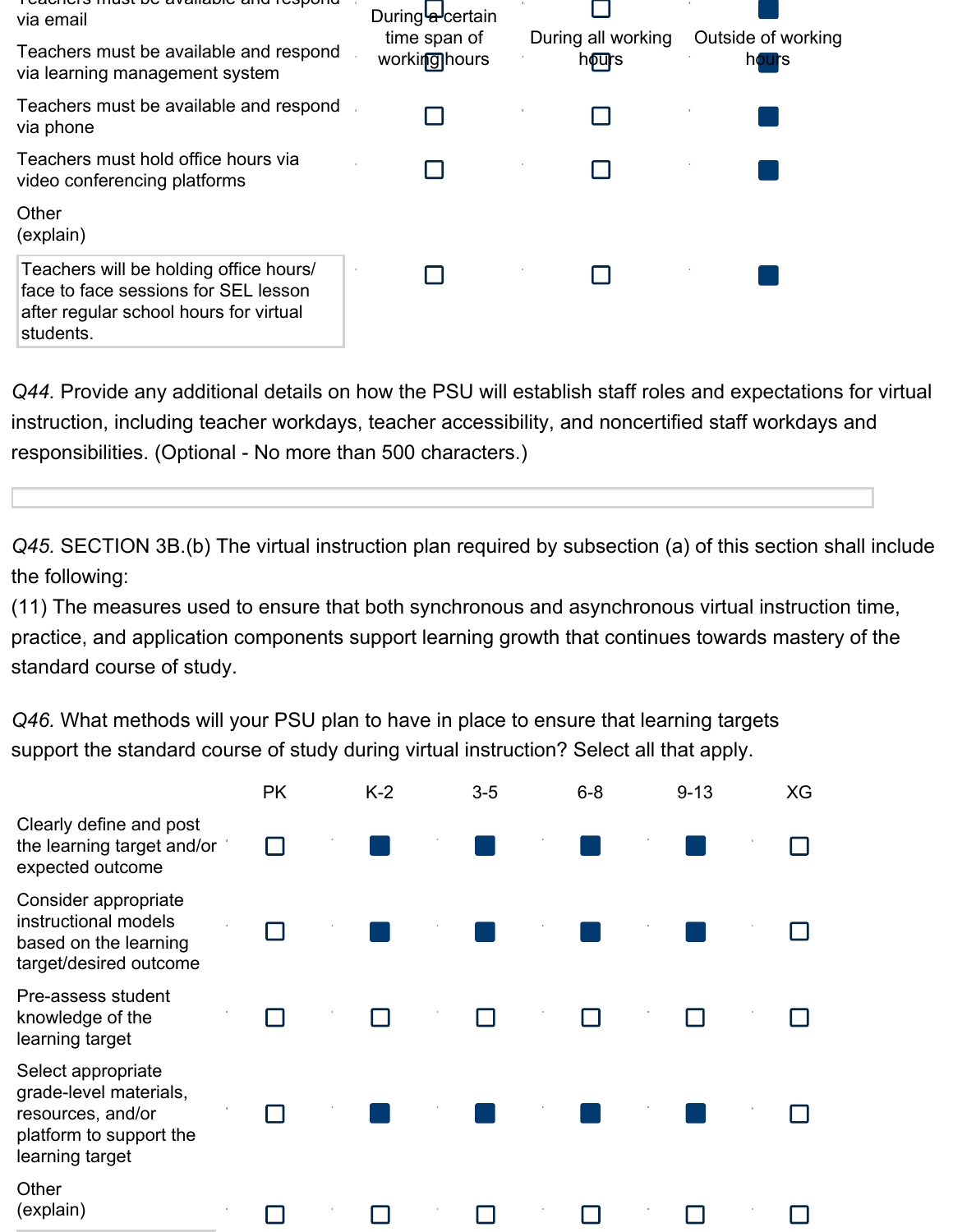| - PK | K-2 | $3 - 5$ | 6-8 | $9 - 13$ | XG |
|------|-----|---------|-----|----------|----|
|      |     |         |     |          |    |
|      |     |         |     |          |    |

*Q47.* How will you communicate learning targets to students during virtual instruction? Select all that apply.

| Designing learning targets in student-friendly language "I can" and "I know"<br>statements |
|--------------------------------------------------------------------------------------------|
| Designing learning targets to reflect learning<br>goals                                    |
| Discussing with students at the beginning of the<br>lesson                                 |
| Informally assessing to monitor student<br>understanding                                   |
| Posting daily for students to<br>see                                                       |
| Reviewing with students at the end of the<br>lesson                                        |
| Other<br>(explain)                                                                         |

*Q48.* How does your PSU plan to ensure that teachers to provide effective, timely feedback to students to ensure continued student learning growth on the standard course of study during virtual instruction?

Instructional Coaches will monitor virtual student data and discuss plans for reteaching with the virtual teacher. Grades are entered into Powerschool weekly. Teachers are monitored for this each week. Office hours/communication logs will be required.

*Q49.* How does your PSU plan to ensure that teachers address and improve virtual instruction based on feedback from students, parents and guardians?

Instructional Coaches will monitor virtual student data and discuss plans for reteaching with the virtual teacher. Virtual Walkthroughs will be conducted using an adapted WCS Walkthrough tool. Parents and students will be able to complete surveys once per semester.

*Q50.* SECTION 3B.(b) The virtual instruction plan required by subsection (a) of this section shall include the following:

(12) Any unique infrastructure necessary to support virtual instruction

*Q51.* Describe any unique infrastructure necessary to support virtual instruction (e.g., access to internet connectivity, equipment, hardware, software, technical support). Address differences, if any, by grade range (elementary, middle, high).

Chromebooks and chargers will be provided to students learning virtually by WCS. Parents must provide access to high-speed internet. The virtual teacher will be the first point of contact for technical support. A parent or other adult is required to be in the home of k-5 students utilizing virtual instruction to assist with tochnical difficulties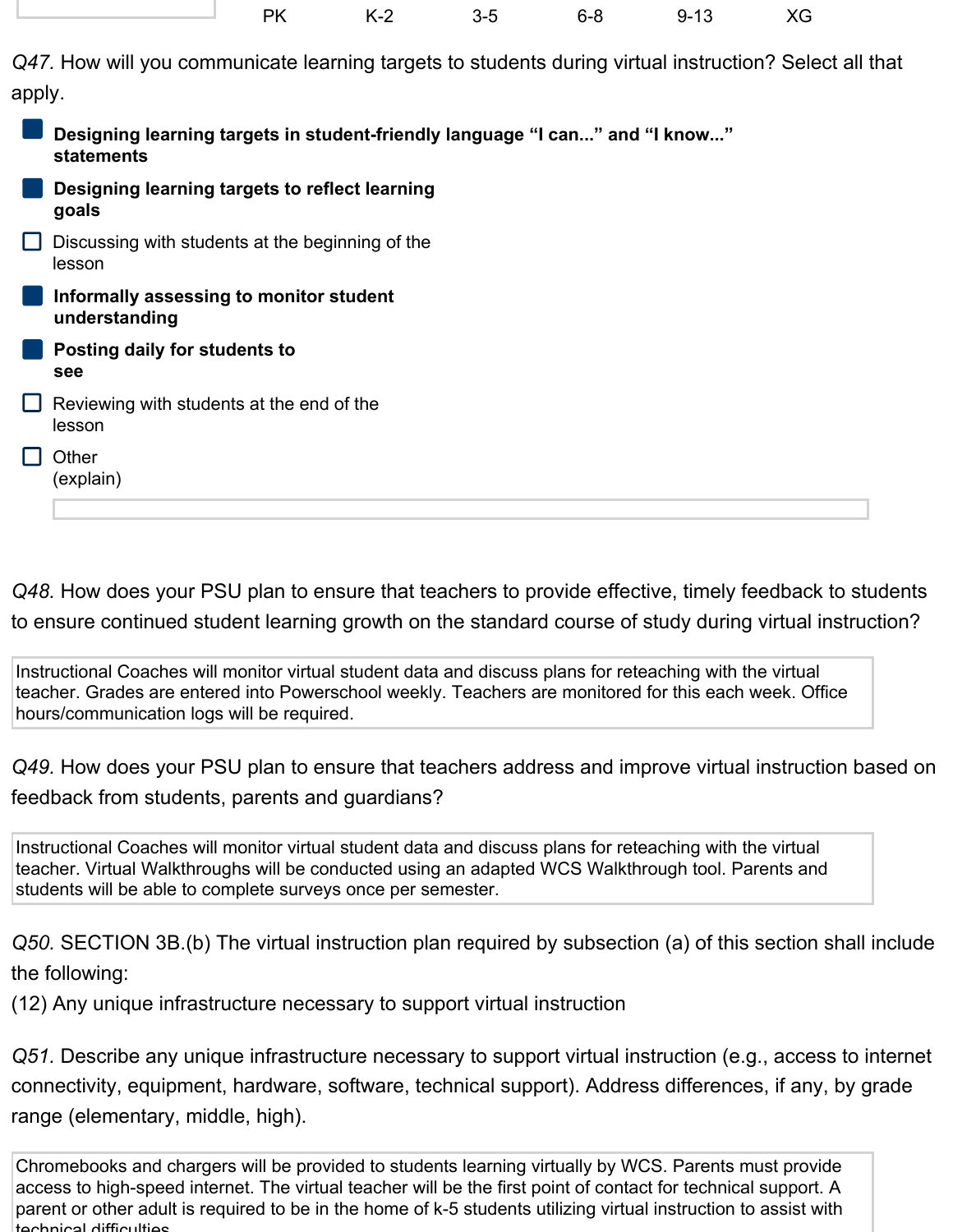| Q52. How will your PSU provide virtual instruction options for students with limited connectivity? Select |  |  |
|-----------------------------------------------------------------------------------------------------------|--|--|
| all that apply.                                                                                           |  |  |

|        | <b>PBS North Carolina At-Home</b><br>Learning                                           |
|--------|-----------------------------------------------------------------------------------------|
| ப      | PSU will partner with SLNC Adapts grant<br>awardees                                     |
| $\Box$ | PSU will provide hotspots with data plans for those who lack<br>connectivity            |
|        | PSU will provide LTE-enabled devices with data plans for those who lack<br>connectivity |
| ப      | PSU will provide wifi-enabled buses in the<br>community                                 |
|        | PSU will provide a map of community wifi<br><b>locations</b>                            |
|        | PSU will provide paper based/no-tech<br>options                                         |
|        | <b>Satellite</b><br>internet                                                            |
|        | Televised programming: district-created<br>content                                      |
|        | Televised programming:<br>other                                                         |
|        | Whitespace                                                                              |
|        | Other<br>(explain)                                                                      |
|        |                                                                                         |

*Q53.* How will your PSU provide virtual instruction options for teachers with limited connectivity? Select all that apply.

| PSU will allow staff to work on campus, if possible, for virtual<br>instruction         |
|-----------------------------------------------------------------------------------------|
| PSU will provide a map of community wifi<br><b>locations</b>                            |
| PSU will provide hotspots with data plans for those who lack<br>connectivity            |
| PSU will provide LTE-enabled devices with data plans for those who lack<br>connectivity |
| PSU will provide wifi-enabled buses in the<br>community                                 |
| Other<br>(explain)                                                                      |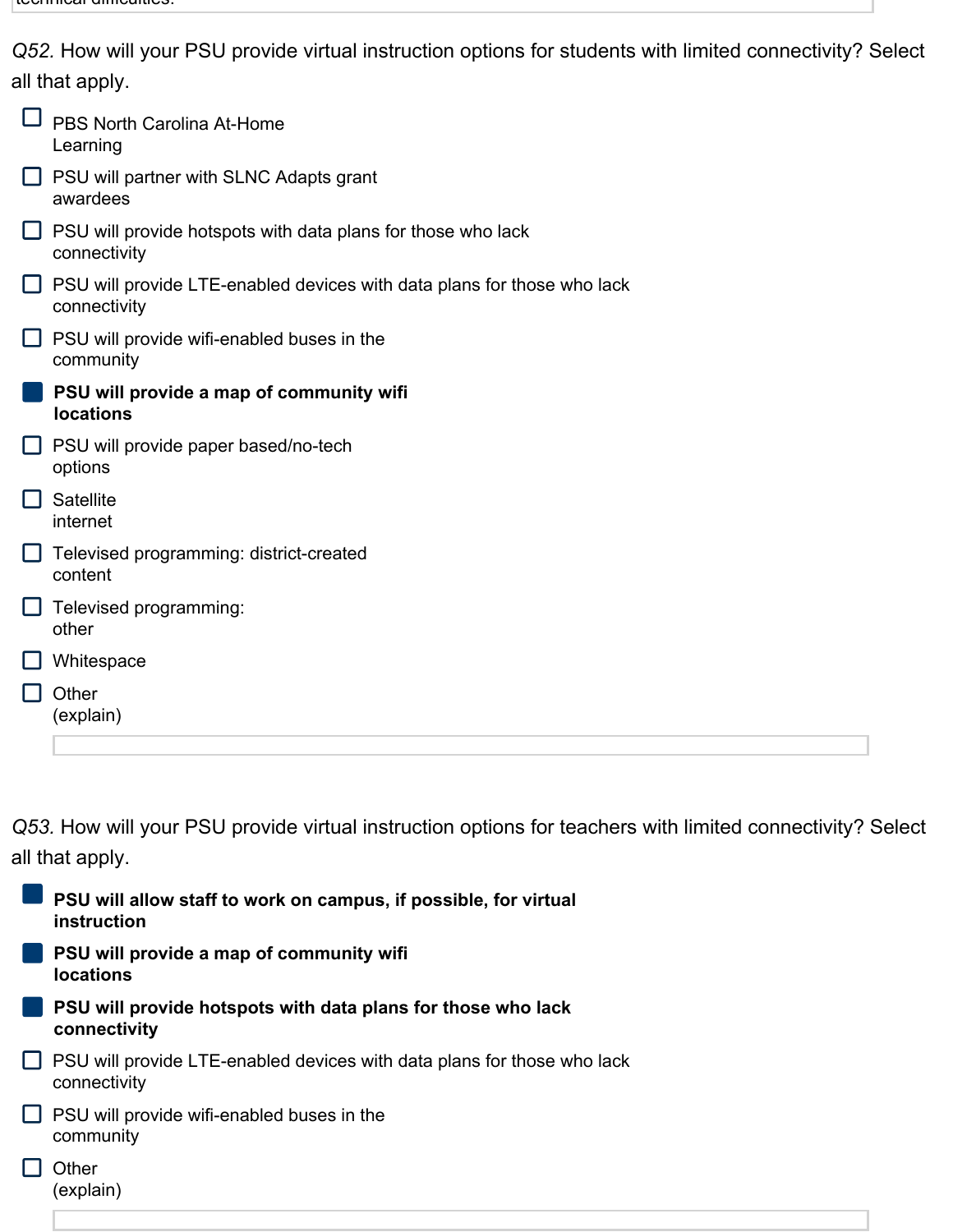*Q54.* SECTION 3B.(b) The virtual instruction plan required by subsection (a) of this section shall include the following:

(13) The methods for ensuring that virtual instruction for students with disabilities is delivered in a manner consistent with each student's individualized education program (IEP), as defined in G.S. 115C-106.3, or section 504 (29 U.S.C. § 794) plan. Remote instruction supports shall be considered and included, as appropriate for the student, when an IEP or 504 plan is initially developed or at any subsequent review or revision of an IEP or 504 plan.

*Q55.* What provisions will be provided for students with IEP or 504 plans as defined in G.S. 115C-106.3, or section 504 (29 U.S.C. § 794) plan? How will the PSU ensure that virtual instruction supports are considered and included, as appropriate for the student, when an IEP or 504 plan is initially developed or at any subsequent review or revision of an IEP or 504 plan? Select all that apply.

| All materials for virtual instruction are vetted/developed to meet accessibility<br>standards.                                                                         |
|------------------------------------------------------------------------------------------------------------------------------------------------------------------------|
| EC and 504 students are offered individual homework assistance time via video<br>conferencing.                                                                         |
| EC teachers attend synchronous video conferences with students' regular education teachers and<br>support students with IEP and 504 as needed for virtual instruction. |
| EC teachers co-teach with regular education teachers on video conferencing<br>lessons.                                                                                 |
| EC teachers plan virtual instruction lessons with regular education teachers to ensure the needs of<br>students with IEP and 504 are met.                              |
| Small group support sessions with EC teachers and EC support staff are offered to all IEP and<br>504 students via video conferencing platform.                         |
| Students are provided accommodations and/or modifications during virtual instruction in<br>accordance with their IEP/504.                                              |
| Students are provided with adapted educational materials and/or assistive technologies in<br>accordance with their IEP/504.                                            |
| Students are provided with individual virtual coaching and support by regular education teachers or EC<br>support staff.                                               |
| Other<br>(explain)                                                                                                                                                     |
|                                                                                                                                                                        |

*Q56.* Describe processes for addressing accessibility needs of students, including accessible educational materials and assistive technologies. Include processes for determining need, acquisition, related training, and digital assistive technologies service and support. Address any differences in processes, if any, by grade range.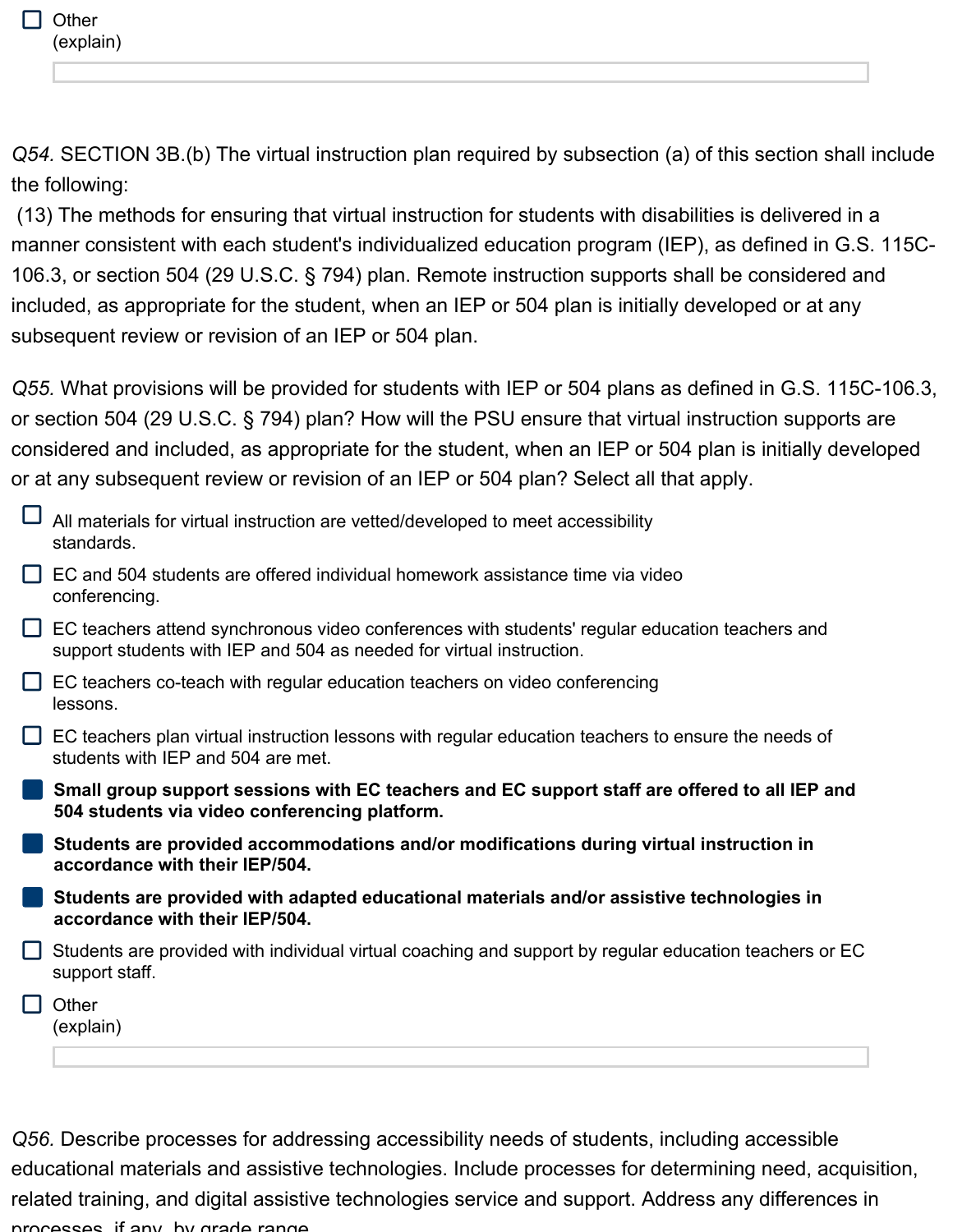processes, if any, by grade range.

We will ensure that all students that need assistive technologies have access to them and EC teachers will meet with the IEP team to ensure IEPs are updated for the virtual format in mind.

*Q57.* Provide additional information related to how your PSU will help serve students with disabilities during virtual instruction. (Optional - No more than 500 characters.)

*Q58.* SECTION 3B.(b) The virtual instruction plan required by subsection (a) of this section shall include the following:

(14) Procedures to be used when making retention decisions for considering the appropriateness and effectiveness of continuing virtual instruction for students at risk of academic failure, including procedures for involving parents in these discussions.

*Q59.* Explain procedures to be used when making retention decisions, including

- The consideration of the appropriateness and effectiveness of continuing virtual instruction for students at risk of academic failure
- Involving parents in these discussions

**Elementary** 

**Middle** 

Students will receive progress reports twice every nine weeks and report cards once a quarter. If a student is not meeting grade-level proficiency or showing growth towards proficiency at the end of the quarter the students support team, including teacher, counselor, admin, and parent/ students will meet to devise a plan of action. If a student continues to not meet grade-level proficiency or does not show growth by the next progress report student will return to face-to-face instruction. At three days of missed instruction, the teacher will reach out to the parent, at six days the will reach out to the school's school counselor, at 10 days a meeting is held with parent, student, and school attendance team, at 15 days the student must return to school in the face to face format.

Students will receive progress reports twice every nine weeks and report cards once a quarter. If a student is not meeting grade-level proficiency or showing growth towards proficiency at the end of the quarter the students support team, including teacher, counselor, admin, and parent/ students will meet to devise a plan of action. If a student continues to not meet grade-level proficiency or does not show growth by the next progress report student will return to face-to-face instruction. At three days of missed instruction, the teacher will reach out to the parent, at six days the will reach out to the school's school counselor, at 10 days a meeting is held with parent, student, and school attendance team, at 15 days the student must return to school in the face to face format.